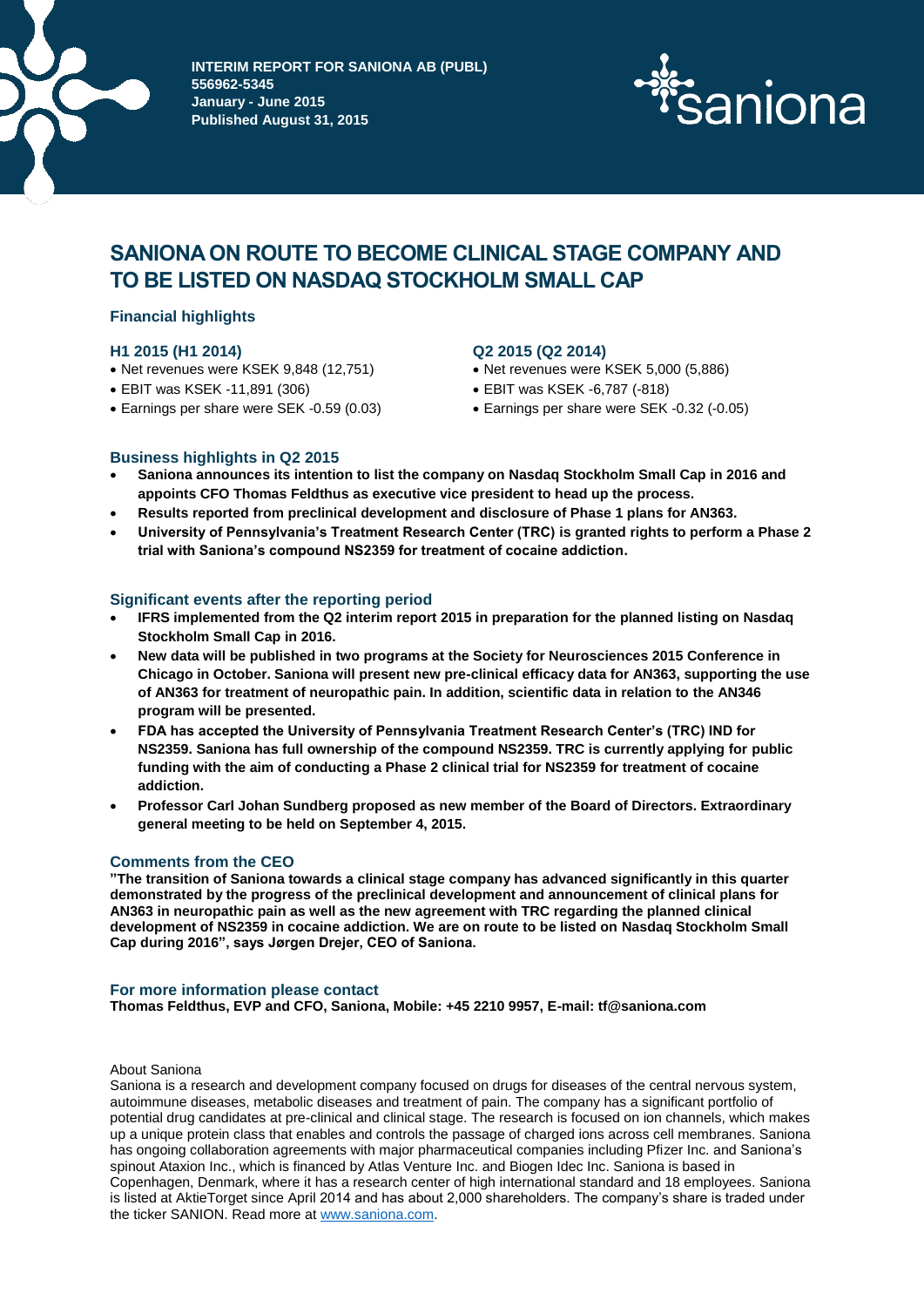

# **Letter from the CEO**

"Saniona is now well on the way to transforming radically. From a preclinical company listed on AktieTorget to a clinical stage company listed on Nasdaq Stockholm Small Cap. During the first half of 2015, we have accelerated our activities and reached critical milestones in order to achieve these goals.

To continue the pace of Saniona's exciting development the Board of Directors has decided to make a rights issue of SEK 60.7 million. The rights issue is guaranteed up to 80 %. It represents a big step forward for the company and a clear proof that we are on the right way.

This acceleration also means that we now are pursuing opportunities that may take the company into Phase 2 clinical trials in the foreseeable future. Not only with regards to one of our projects, but two.

In August, the FDA approved an IND for initiation of Phase 2 clinical trials for NS2359 in cocaine addiction. There is no proven therapy today for cocaine addiction, which is a serious public health problem that results in high costs for society and destroys the life of hundreds of thousands of people in the US alone. Saniona has provided world-leading researchers at University of Pennsylvania's Treatment Research Center (TRC) right to conduct a Phase 2 trial for NS2359. The researchers at TRC are now seeking public grants to support the trial. The IND represents an important and significant milestone, which may have a positive impact on TRC's funding efforts. We retain all commercial rights to NS2359.

Our activities on repositioning our other Phase 2-candidate, Tesofensine, have also accelerated during the period. We are now planning to position it for type 2 diabetes. The market for type 2 diabetes is estimated to grow from USD 23 billion in 2014 to USD 43 billion in 2023 due to the increasing problems with obesity. Type 2 diabetes is a progressive chronic disease in most patients today. However, recent published research concludes that type 2 diabetes is reversible and that large patient populations may undergo long term remission if they reach a substantial weight loss. We believe that Tesofensine represents an interesting new therapy for type 2 diabetes, which not only may be used in parallel to existing therapies but also may offer potential long term remission in many patients by contributing to a substantial weight loss. We are currently working with an advisory board comprising world-leading researchers and regulatory specialists in order to develop a solid clinical plan for the development of Tesofensine.

With regards to AN363, we are aiming at initiating Phase 1 clinical trial for treatment of neuropathic pain by the end of 2015. We hope that AN363 may provide relief to patients suffering from this devastating pain condition which often is chronic, irreversible and notoriously difficult to manage. The potential market is in excess of 6 billion USD and there is a huge medical need in terms of efficacy and reduced side effects. We now have efficacy data from four different animal models, which supports the use of AN363 for treatment of neuropathic pain. Furthermore, we have completed the dosing of AN363 in two animal species as part of the preclinical toxicology program. The toxicology and safety data generated so far support progression into human trials. We are currently awaiting the final toxicological analysis and the final reports. We expect to file a CTA to EMA in the fourth quarter, which is required for administration of AN363 in humans.

We are working on a number of fronts in line with our strategy – high ambitions with low operating costs. This means that we constantly are looking for partnerships with global or international pharmaceutical companies. It can be in the form of a collaboration and licensing agreement such as our collaboration with Pfizer, one of the largest pharmaceutical companies in the world. It can also be in the form of spin-outs such as the company Ataxion, which is financed by Biogen Inc. and Atlas Venture, where we hold a 14% ownership.

The third leg of our strategy is to develop candidates internally. AN363 is an example of this. It is not our intention to develop these programs internally until they reach market approval. Our strategy is to build further value into these programs and out-license them to pharmaceutical companies when they have reached a stage where a high value may be realized. The timing will be dependent on the individual program. However, it will typical be before or on completion of Phase 2a proof of concept in humans.

We have very high ambitions with Saniona and I am very proud of the progress we have made. The results speak for themselves. We are on the verge of becoming a clinical stage company, on the way for a listing on Nasdaq Stockholm Small Cap and, hopefully, also on the way for helping people who suffer from diseases where there is no good treatment options or help today."

Jørgen Drejer CEO, Saniona AB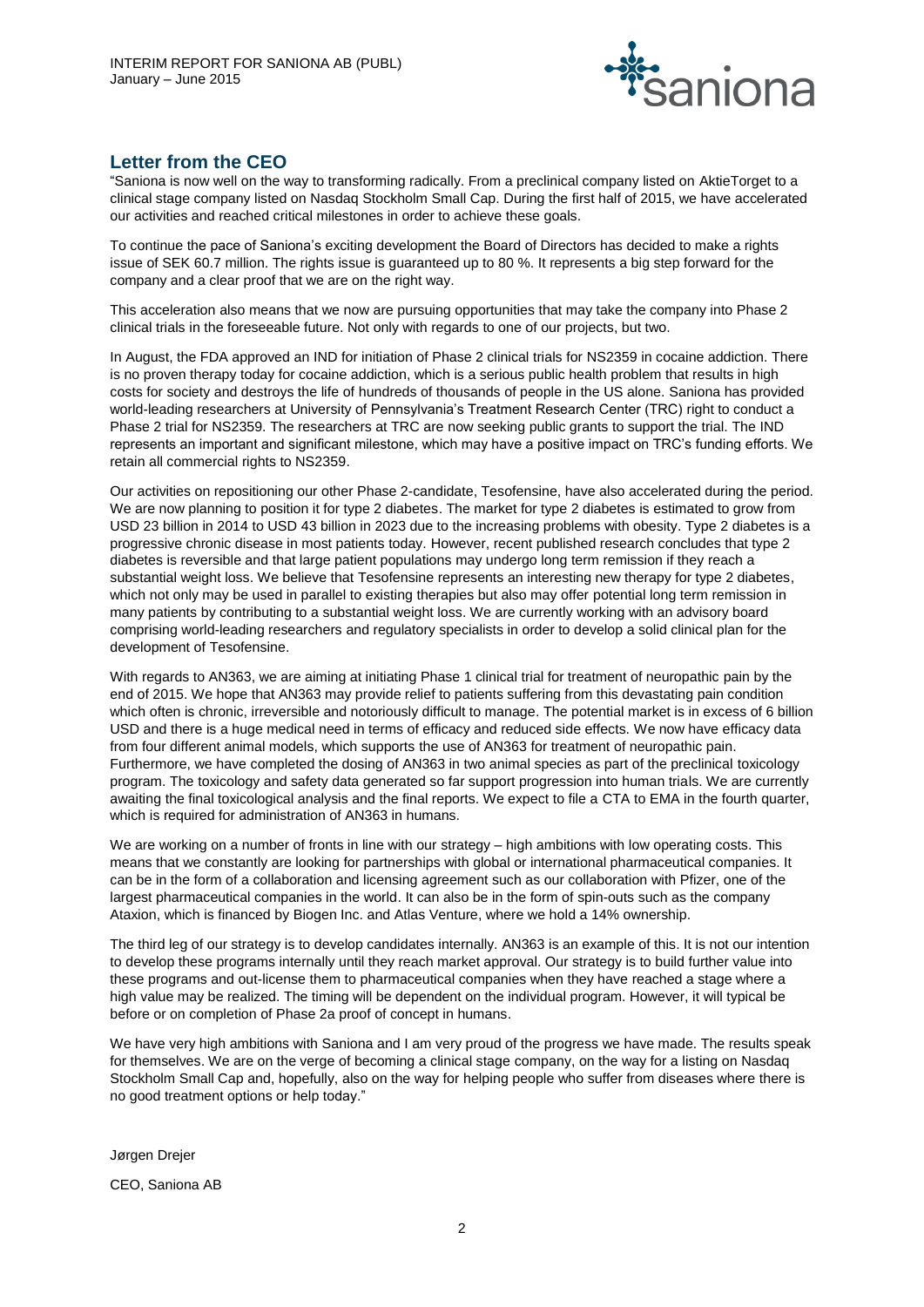

# **Saniona**

Saniona is a research and development company focused on drugs for diseases of the central nervous system, autoimmune diseases, metabolic diseases and treatment of pain. The company has a significant portfolio of drug candidates at pre-clinical and clinical stage. The research is focused on ion channels. Saniona has ongoing collaboration agreements with major pharmaceutical companies including Pfizer Inc. and Saniona's Boston based spinout Ataxion Inc., which is financed by Atlas Venture Inc. and Biogen Idec Inc. Saniona is based in Copenhagen, Denmark, where it has a research center of high international standard and 18 employees.

# **Vision and objective**

Saniona will be a leading biotech company within the field of ion channel-dependent diseases.

Saniona will discover and develop better medical treatments in areas with significant unmet medical needs through modulation of ion channels.

# **Business model**

The company commercializes its research efforts through the following 3 business models:

- By internal development of selected programs through the early phases of drug development before outlicensing to pharmaceutical companies who will take over the further development of Saniona's programs and typical pay upfront, milestone and royalty payments on product sales to Saniona;
- Through early stage research and development collaboration with pharmaceutical companies who will fund the research and development activities and pay upfront, milestones and royalty payments on product sales to Saniona; and
- Through joint ventures or spin-outs, where Saniona's financial partner will obtain a share of the upside by financing the development of one of Saniona's programs.

# **Project portfolio**

Saniona currently has five active research programs. The company is developing three internal research programs. The lead candidate, AN363 for neuropathic pain, is expected to initiate Phase 1 studies at the end of 2015. Furthermore, Saniona has two active research programs in collaboration with Pfizer Inc. and Saniona's spin-out Ataxion Inc. Ataxion is financed by Atlas Venture Inc. and Biogen Inc. The clinical stage programs include Tesofensine, which has demonstrated strong weight reducing effects in Phase 2 clinical studies in obese patients, and NS2359, which is a promising drug candidate for the treatment of cocaine dependence. The company is currently allocating limited resources to prepare a Phase 2a trial for Tesofensine in type 2 diabetes and a potential Phase 2a trial for NS2359 in cocaine addiction in collaboration with the University of Pennsylvania's Treatment Research Center (TRC). The company's project portfolio is set-out below.

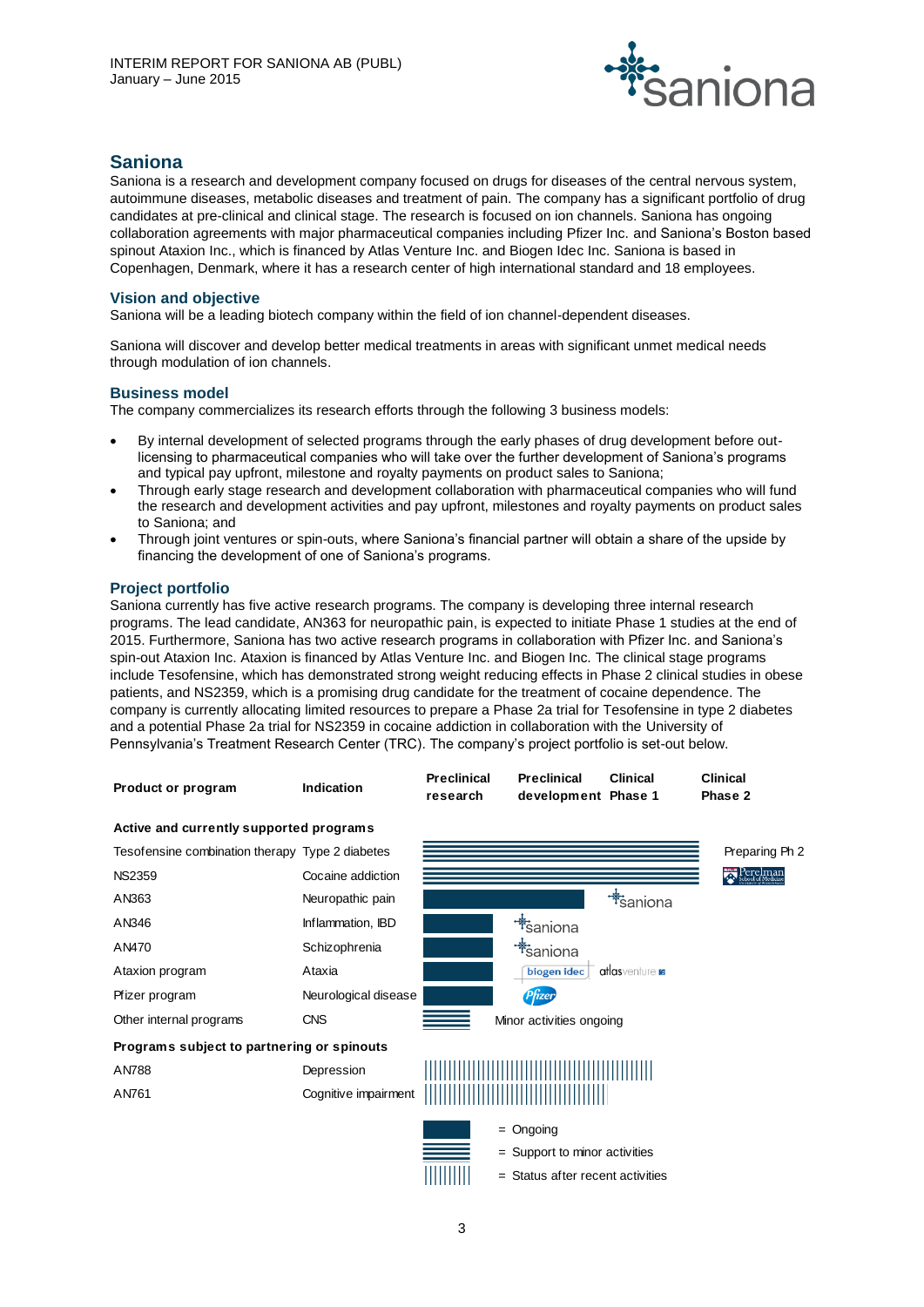

# **Market**

l

According to a recent global strategic business report, the global market for ion channel-modulators is expected to exceed \$21 billion in 2018<sup>1</sup>.

For a significant time to come, Saniona will be dependent on major pharmaceutical companies' interest in purchasing, developing and commercialising projects from Saniona's pipeline of preclinical and clinical drug candidates. According to the Board's assessment, there is a well-developed market for licensing, sale, and establishment of research and development collaboration between smaller, research-intensive businesses and large pharmaceutical companies.

Many of the large pharmaceutical companies have in recent years undergone considerable restructuring, which has resulted in fewer research projects and a close down of research sites. Furthermore, the number of dedicated biotech firms that can provide new innovative products to the pharmaceutical industry has decreased as a result of the global financial crisis. However, there is still a significant need for new and innovative products for the pharmaceutical companies, which often have a limited number of products in their pipelines. Therefore, the market for out-licensing of new, innovative pharmaceutical projects and product programs are considered attractive. Importantly, within the field of ion channels, there are relatively few biotech companies supplying major pharmaceutical companies with research and development projects. Combined this is creating interesting opportunities for Saniona.

*<sup>1</sup> [http://www.prweb.com/releases/ion\\_channel\\_modulators/electrophysiology/prweb10579822.htm.](http://www.prweb.com/releases/ion_channel_modulators/electrophysiology/prweb10579822.htm) Further details may be found in the annual report for 2014 page 6.*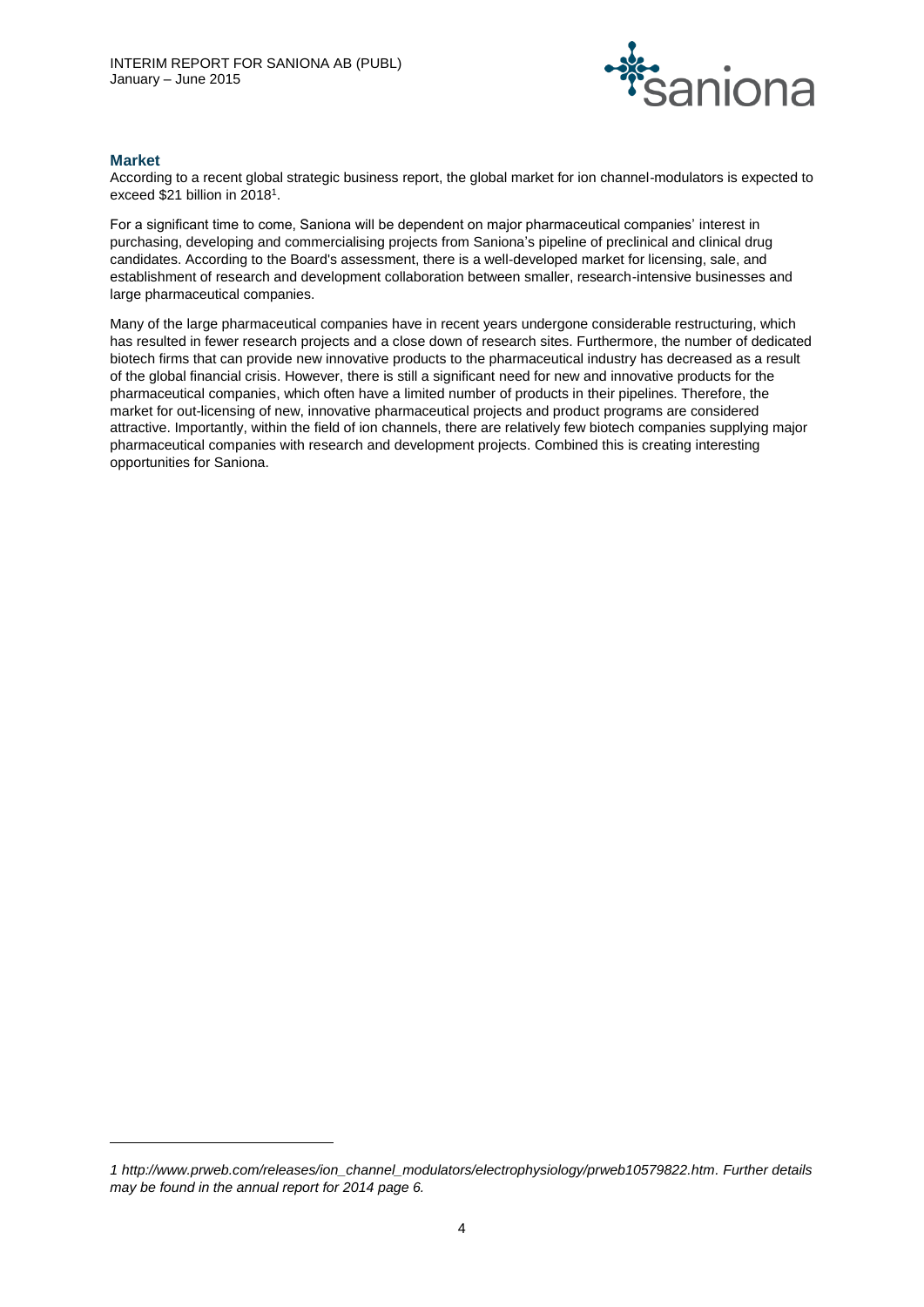

# **Financial review**

|                                     | 2015-04-01<br>2015-06-30 | 2014-04-01<br>2014-06-30 | 2015-01-01<br>2015-06-30 | 2014-01-01<br>2014-06-30 | 2014-01-01<br>2014-12-31 |
|-------------------------------------|--------------------------|--------------------------|--------------------------|--------------------------|--------------------------|
|                                     | 3 months                 | 3 months                 | 6 months                 | 6 months                 | 12 months                |
| Net Sales, KSEK                     | 5.000                    | 5,886                    | 9.848                    | 12.751                   | 21,718                   |
| Total operating expenses, KSEK      | $-11.787$                | $-6,704$                 | $-21.738$                | $-12.445$                | $-29.977$                |
| Operating profit/loss, KSEK         | $-6,787$                 | -818                     | $-11,891$                | 306                      | $-8,258$                 |
| Cash flow from operating activities | $-4,546$                 | $-3,595$                 | $-5,425$                 | 328                      | $-8,478$                 |
| Operating margin, %                 | -136                     | $-14$                    | $-121$                   | $\mathcal{P}$            | -38                      |
| Average number of employees, #      |                          |                          | 16.7                     | 13.7                     | 14.8                     |
|                                     |                          |                          | 2015-06-30               | 2014-06-30               | 2014-12-31               |
| Cash and cash equivalent, KSEK      |                          |                          | 22,973                   | 18,867                   | 9,689                    |
| Equity, KSEK                        |                          |                          | 21,141                   | 15,080                   | 8,780                    |
| Total equity and liabilities, KSEK  |                          |                          | 33,806                   | 25.546                   | 15.461                   |
| Equity ratio, %                     |                          |                          | 63                       | 59                       | 57                       |

# **Revenues and result of the operation**

# **Revenue**

Saniona generated total revenues of SEK 9,848,000 (12,751,000) for the first 6 months of 2015, a decrease of 23%. In 2015 revenues comprised primarily services under the agreement with Pfizer and Ataxion. In 2014 revenues comprised an upfront payment from Pfizer plus fees for services under the agreement with Pfizer and Ataxion.

# **Operating profit/loss**

The company recognised an operating loss of SEK 11,891,000 for the first 6 months of 2015 (operating profit of 306,000 in 2014). The development is primarily due to the increase in external expenses, which amounted to SEK 12,368,000 (5,878,000), and in personnel costs, which amounted to SEK 7,593,000 (5,255,000). The increase in external expenses relates primarily to the preclinical development of the company's internal lead program, AN363. The loss for the first 6 months of 2015 was SEK 10,198,000 (profit of 391,000). The company recognised a tax credit of SEK 2,683,000 (0) in the first 6 months of 2015. The company did not recognise any tax credit in 2014 since the company reported a net profit for the first 6 months of 2014.

# **Financial position**

The equity/assets ratio was 63 (59) % as of June 30, 2015, and equity was SEK 21,141,000 (15,080,000). Cash and cash equivalents amounted to SEK 22,973,000 (18,867,000) as of 30 June 2015, an increase of SEK 13,283,000 from the beginning of the year. Total assets as of June 30, 2015, were SEK 33,806,000 (25,546,000).

# **Cash flow**

Operating cash flow for the first 6 months of 2015 was an outflow of SEK 5,425,000,000 (inflow of 328,000). Consolidated cash flow for the first 6 months of 2015 was an inflow of SEK 13,237,000 (inflow 17,916,000). The positive inflow in 2014 is explained by the initial public offering in the second quarter last year and the positive inflow in 2015 by the right issue in the first quarter this year.

# **The share, share capital and ownership structure**

At June 30, 2015, the number of shares outstanding amounted to 17,352,750 (13,882,200). In February 2015, Saniona raised about SEK 24.3 million before finance cost through a right issue comprising 3,470,550 shares at SEK 7 per share. The company has after the balance sheet date established a warrant program on July 1, 2015, totalling 64,000 warrants.

At June 30, 2015 the company had 2,073 (497) shareholders, excluding holdings in endowment insurance and foreign custody account holders. The following shareholders own more than 5% of the number of shares in Saniona AB: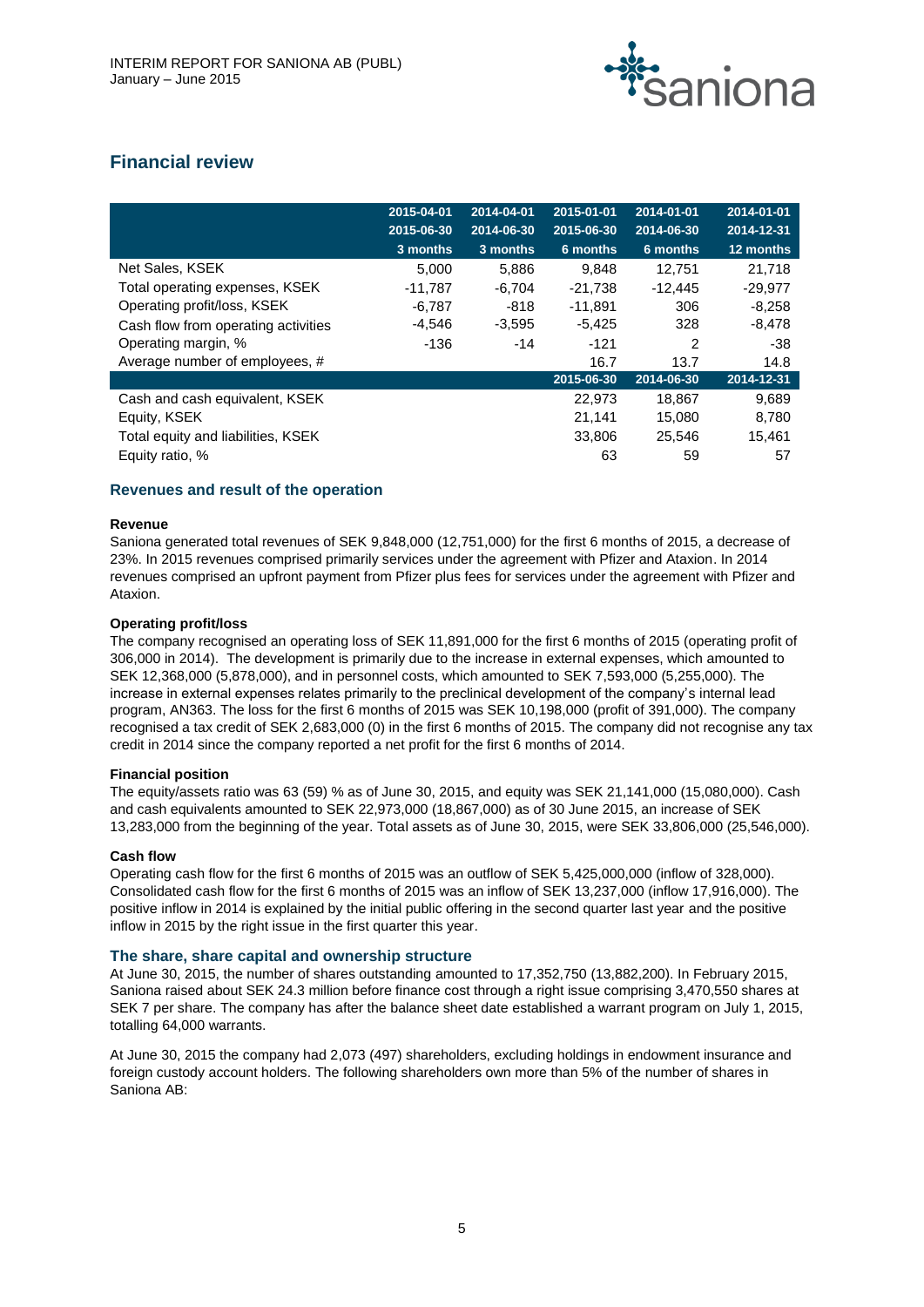

| <b>Name</b>                             | <b>Number of shares</b> |            | Share of capital and votes |            |  |
|-----------------------------------------|-------------------------|------------|----------------------------|------------|--|
|                                         | 2015-06-30              | 2014-06-30 | 2015-06-30                 | 2014-06-30 |  |
| Jørgen Drejer                           | 2,329,571               | 2,301,000  | 13.4%                      | 16.6%      |  |
| <b>Thomas Feldthus</b>                  | 1,822,857               | 1,801,000  | 10.5%                      | 13.0%      |  |
| Försäkringsaktiebolaget, Avanza Pension | 1.516.501               | 457.535    | 8.7%                       | 3.3%       |  |
| Other                                   | 11,683,821              | 9,322,665  | 67.3%                      | 67.2%      |  |
| Total                                   | 17.352.750              | 13,882,200 | 100.0%                     | 100.0%     |  |

# **Personnel**

As of June, the number of employees was 18 (16) of which 9 (7) are women. Of these employees, 3 (4) are parttime employees and 15 (12) are full-time employees, and a total of 14 (14) work in the company's research and development operations. 11 (11) of Saniona's employees hold PhDs, 2 (2) hold university degrees and the remaining 5 (3) have laboratory training.

# **Operational risks and uncertainties**

All business operations involve risk. Managed risk-taking is necessary to maintain good profitability. Risk may be due to events in the external environment and may affect a certain industry or market. Risk may also be specific to a certain company.

The main risks and uncertainties which Saniona is exposed to are related to drug development, competition, technology development, patent, regulatory requirements, capital requirements and currencies.

A more detailed description of the Group's risk exposure and risk management is included in Saniona's 2014 Annual Report and in the prospectus published in January 2015. There are no major changes in the Group's risk exposure and risk management in 2015.

# **Audit review**

This Interim Report has not been subject to review by the company's auditors.

#### **Financial calendar**

| Interim Report Q3 | November 20, 2015        |
|-------------------|--------------------------|
| Year-End Report   | <b>February 19, 2016</b> |

Ballerup, August 31, 2015 Saniona AB

Claus Bræstrup – Chairman **III. Et al. 2013** Jørgen Drejer – CEO and board member

Anker Lundemose – Board member Leif Andersson – Board member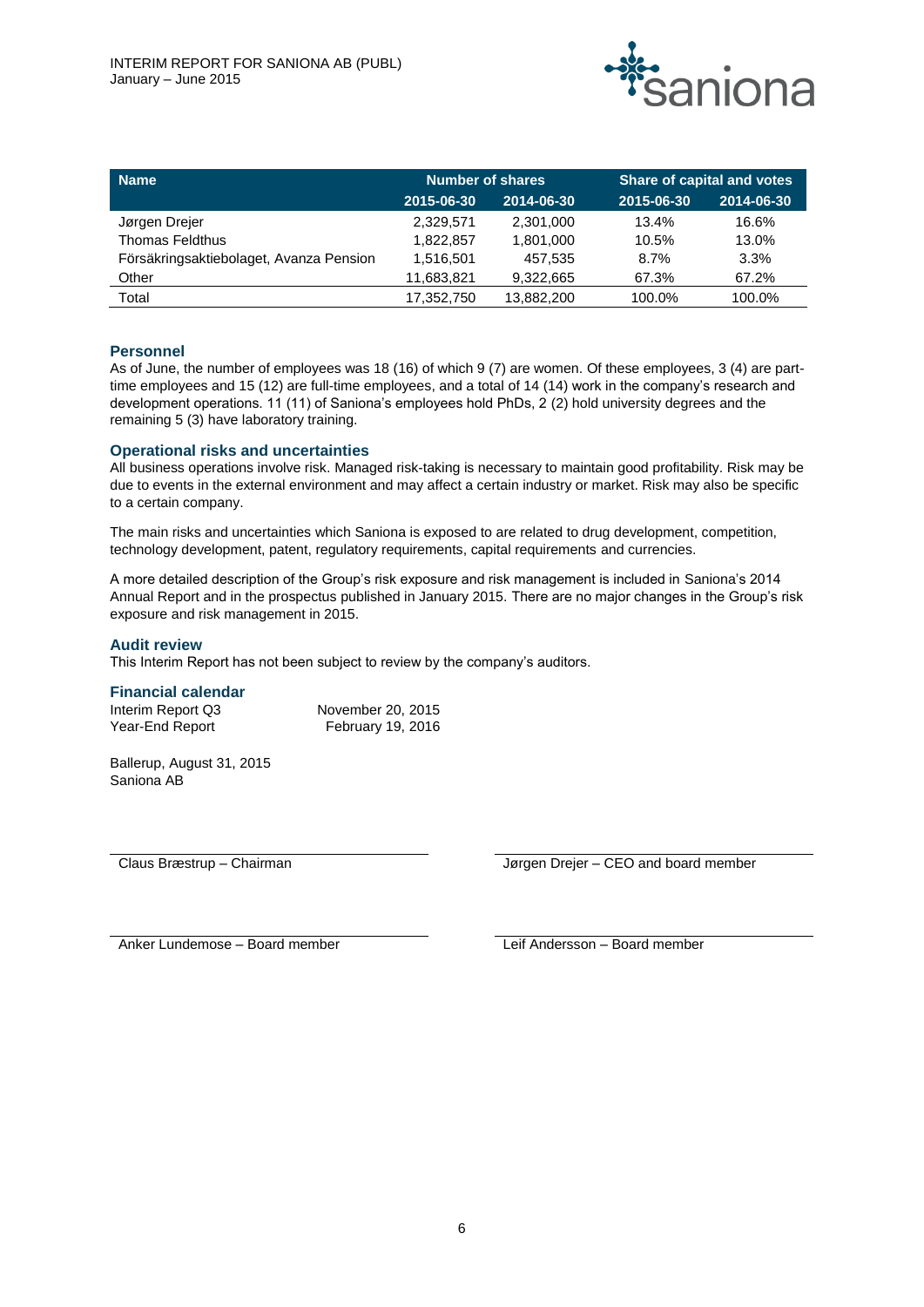

# **Financial statements**

| (KSEK)                                    | 2015-04-01<br>2015-06-30 | 2014-04-01<br>2014-06-30 | 2015-01-01<br>2015-06-30 | 2014-01-01<br>2014-06-30 | 2014-01-01<br>2014-12-31 |
|-------------------------------------------|--------------------------|--------------------------|--------------------------|--------------------------|--------------------------|
|                                           | 3 months                 | 3 months                 | 6 months                 | 6 months                 | 12 months                |
|                                           |                          |                          |                          |                          |                          |
| Net sales                                 | 5,000                    | 5,886                    | 9,848                    | 12,751                   | 21,718                   |
| Total operating income                    | 5,000                    | 5,886                    | 9,848                    | 12,751                   | 21,718                   |
| Raw materials and consumables             | $-708$                   | $-509$                   | $-1,339$                 | $-1,003$                 | $-1,729$                 |
| Other external costs                      | $-7,105$                 | $-3,169$                 | $-12,368$                | $-5,878$                 | $-15,022$                |
| Personnel costs                           | $-3.715$                 | $-2,869$                 | $-7.593$                 | $-5,255$                 | $-12,465$                |
| Depreciation and write-downs              | $-260$                   | $-157$                   | $-439$                   | $-310$                   | $-760$                   |
| Total operating expenses                  | $-11,787$                | $-6,704$                 | $-21,738$                | $-12,445$                | $-29,977$                |
| <b>Operating profit/loss</b>              | $-6,787$                 | $-818$                   | $-11,891$                | 306                      | $-8,258$                 |
| Other financial income                    | $-25$                    | 92                       | 1                        | 94                       | 559                      |
| Other financial expenses                  | $-214$                   | $-4$                     | $-991$                   | -8                       | $-39$                    |
| <b>Total financial items</b>              | $-239$                   | 88                       | $-990$                   | 85                       | 520                      |
| Profit/loss after financial items         | $-7,026$                 | $-730$                   | $-12,881$                | 391                      | $-7,739$                 |
| Tax on net profit                         | 1,556                    | $\mathbf 0$              | 2,683                    | $\mathbf 0$              | 1,831                    |
| Profit/loss for the period                | $-5,470$                 | $-730$                   | $-10,198$                | 391                      | $-5,908$                 |
| Other comprehensive income for the period | 37                       | $-1$                     | -44                      | 38                       | 37                       |
| Total comprehensive income for the period | $-5,433$                 | $-731$                   | $-10,241$                | 429                      | $-5,871$                 |
| Earnings per share, SEK                   | $-0.32$                  | $-0.05$                  | $-0.59$                  | 0.03                     | $-0.43$                  |
| Diluted earnings per share, SEK           | $-0.32$                  | $-0.05$                  | $-0.59$                  | 0.03                     | $-0.43$                  |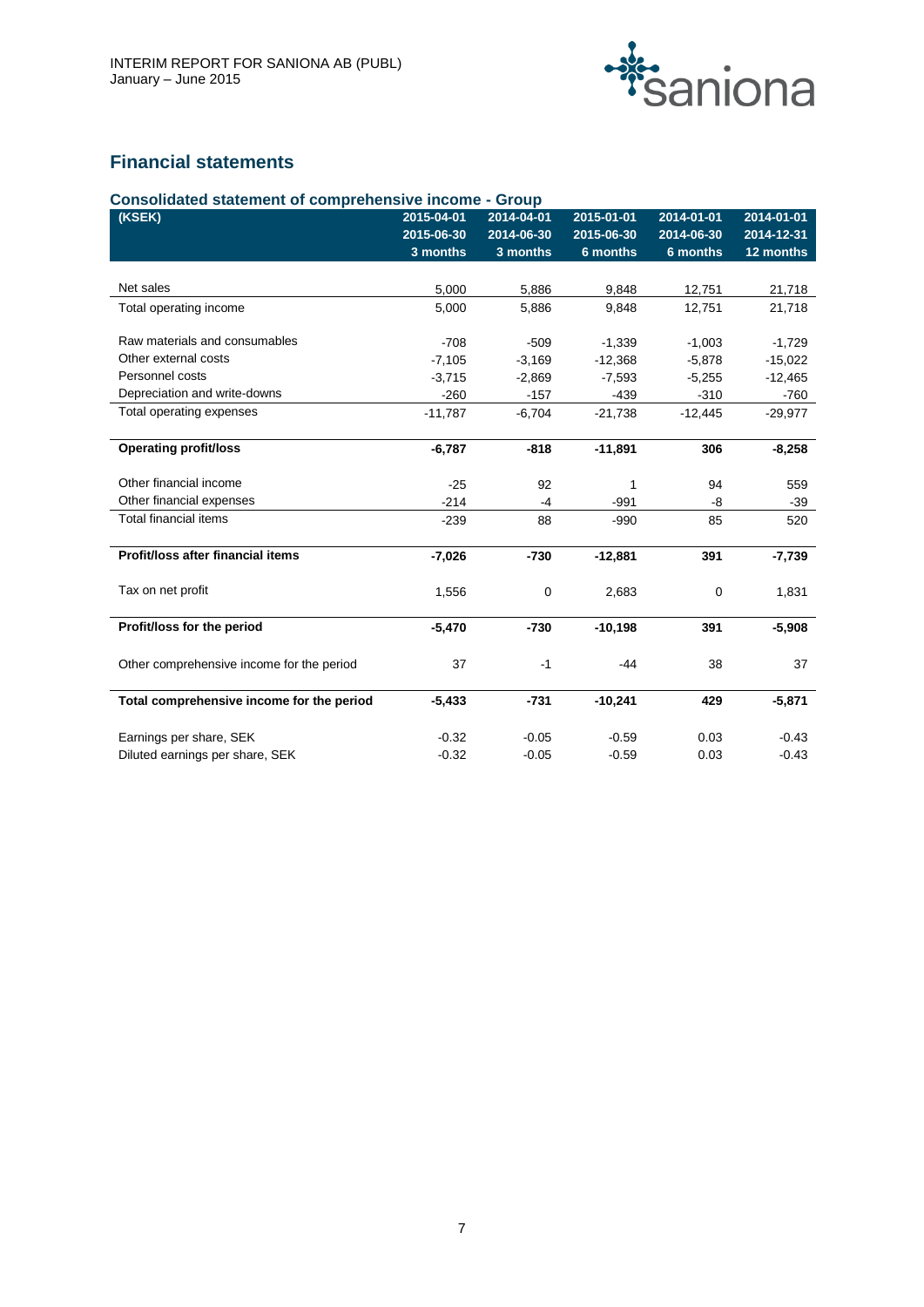

# **Consolidated statement of financial position – Group**

| (KSEK)                                  | 2015-06-30     | 2014-06-30   | 2014-12-31     |
|-----------------------------------------|----------------|--------------|----------------|
|                                         |                |              |                |
| <b>ASSETS</b>                           |                |              |                |
| Fixtures, fittings, tools and equipment | 1,058          | 946          | 1,273          |
| Tangible assets                         | 1,058          | 946          | 1,273          |
|                                         |                |              |                |
| Non-current tax assets                  | 2,664          | 0            | 0              |
| Other long-term receivables             | 788            | 786          | 815            |
| <b>Financial assets</b>                 | 3,452          | 786          | 815            |
| <b>Non-current assets</b>               | 4,510          | 1,733        | 2,088          |
|                                         |                |              |                |
| Trade receivables                       | 1,905          | 2,982        | 3              |
| Current tax assets                      | 1,762          | 1,147        | 1,893          |
| Other receivables                       | 2,089          | 770          | 1,205          |
| Prepayments and accrued income          | 568            | 46           | 583            |
| Current receivables                     | 6,324          | 4,946        | 3,684          |
|                                         |                |              |                |
| Cash and cash equivalent                | 22,973         | 18,867       | 9,689          |
| <b>Current assets</b>                   | 29,296         | 23,813       | 13,373         |
|                                         |                |              |                |
| <b>Total assets</b>                     | 33,806         | 25,546       | 15,461         |
|                                         |                |              |                |
| <b>EQUITY AND LIABILITIES</b>           |                |              |                |
| Share capital                           | 868            | 694          | 694            |
| Share premium account                   | 39,407         | 16,978       | 16,978         |
| Retained earnings                       | $-8,860$       | $-2,952$     | $-2,952$       |
| Currency translation reserve            | -76            | -31          | $-32$          |
| Profit for the period                   | $-10,198$      | 391          | $-5,908$       |
| <b>Equity</b>                           | 21,141         | 15,080       | 8,780          |
|                                         |                |              |                |
| Prepayments from customers              | 1,733          | 5,560        | 0              |
| Trade payables<br>Other payables        | 5,828<br>3,414 | 788<br>4,118 | 2,229<br>2,962 |
| Accrued expenses and deferred income    | 1,690          | 0            | 1,489          |
| <b>Current liabilities</b>              | 12,665         | 10,466       | 6,681          |
|                                         |                |              |                |
| <b>Total liabilities</b>                | 12,665         | 10,466       | 6,681          |
| <b>Total equity and liabilities</b>     | 33,806         | 25,546       | 15,461         |
| <b>Pledged assets</b>                   | $\pmb{0}$      | 247          | 256            |
| <b>Contingent liabilities</b>           | 50             | ${\bf 50}$   | 50             |
|                                         |                |              |                |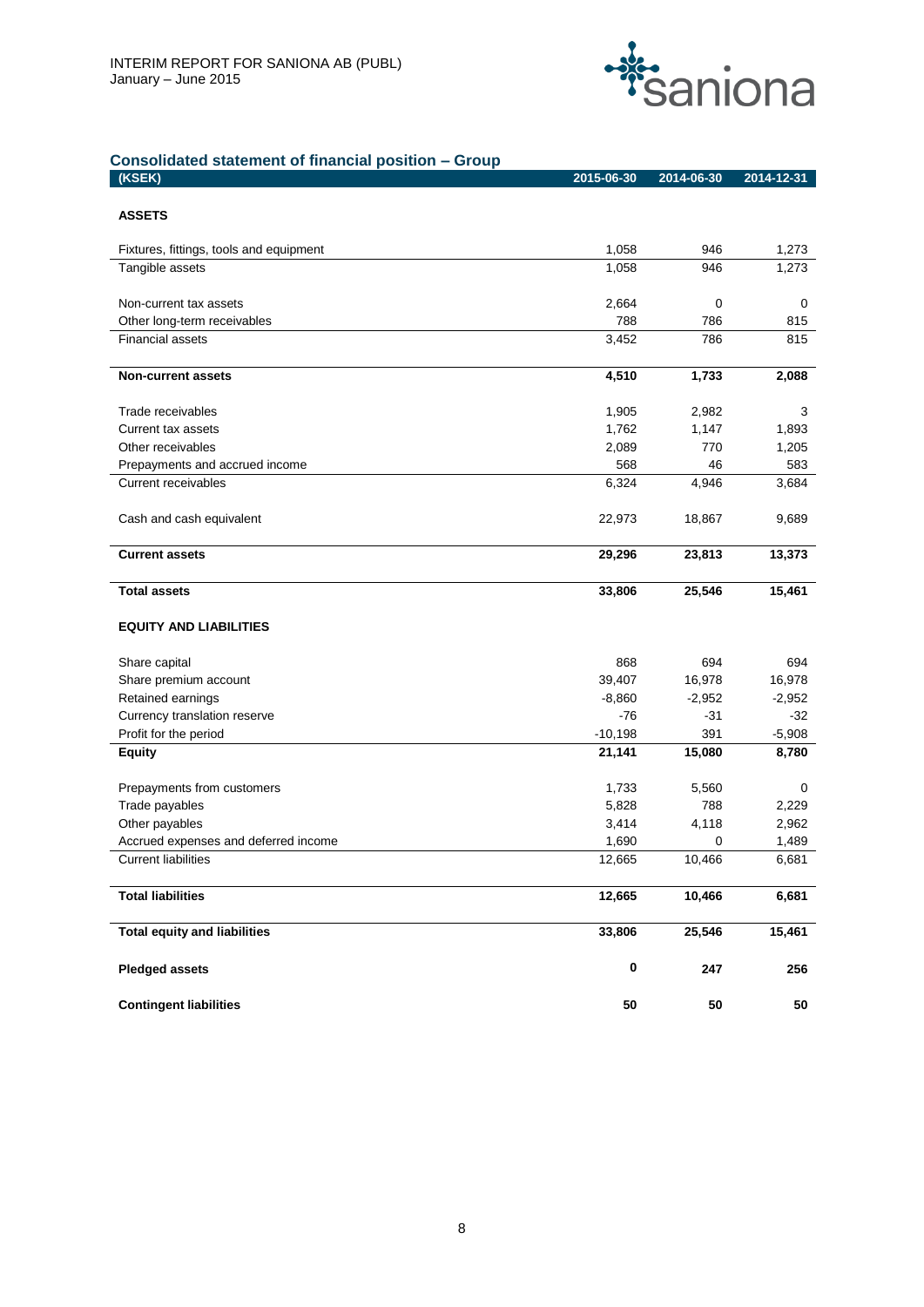

# **Consolidated statement of changes in equity - Group**

|                                      | <b>Number of</b><br>shares | <b>Share</b><br>capital | <b>Share</b><br>premium | <b>Translation</b><br><b>reserves</b> | <b>Retained</b><br>earnings | Shareholders'<br>equity |
|--------------------------------------|----------------------------|-------------------------|-------------------------|---------------------------------------|-----------------------------|-------------------------|
| December 31, 2014                    | 13,882,200                 | 694                     | 16,978                  | $-32$                                 | $-8,860$                    | 8,780                   |
| Total comprehensive income           |                            |                         |                         | -44                                   | $-10,198$                   | $-10,241$               |
| <b>Transactions with owners</b>      |                            |                         |                         |                                       |                             |                         |
| Shares issued for cash               | 3,470,550                  | 174                     | 24,120                  |                                       |                             | 24,294                  |
| Expenses related to capital increase |                            |                         | $-1,692$                |                                       |                             | $-1,692$                |
| June 30, 2015                        | 17,352,750                 | 868                     | 39,407                  | -76                                   | $-19,058$                   | 21,141                  |
|                                      |                            |                         |                         |                                       |                             |                         |
| December 31, 2013                    | 10,000,000                 | 120                     | 0                       | -68                                   | $-2,952$                    | $-2,901$                |
| Total comprehensive income           |                            |                         |                         | 38                                    | 391                         | 429                     |
| Transactions with owners             |                            |                         |                         |                                       |                             |                         |
| Shares issued for cash               | 3,882,200                  | 574                     | 18,341                  |                                       |                             | 18,916                  |
| Expenses related to capital increase |                            |                         | $-1,363$                |                                       |                             | $-1,363$                |
| June 30, 2014                        | 13,882,200                 | 694                     | 16,978                  | -31                                   | $-2,561$                    | 15,080                  |

# **Consolidated statement of cash flows - Group**

| (KSEK)                                                        | 2015-04-01<br>2015-06-30 | 2014-04-01<br>2014-06-30 | 2015-01-01<br>2015-06-30 | 2014-01-01<br>2014-06-30 | 2014-01-01<br>2014-12-31 |
|---------------------------------------------------------------|--------------------------|--------------------------|--------------------------|--------------------------|--------------------------|
|                                                               | 3 months                 | 3 months                 | 6 months                 | 6 months                 | 12 months                |
|                                                               |                          |                          |                          |                          |                          |
| Operating loss before financial items                         | $-6,787$                 | $-818$                   | $-11,891$                | 306                      | $-8,258$                 |
| Depreciation                                                  | 260                      | 157                      | 439                      | 310                      | 760                      |
| Changes in working capital                                    | 1,981                    | $-2,933$                 | 6,027                    | $-287$                   | $-980$                   |
| Cash flow from operating activities before<br>financial items | $-4,546$                 | $-3,595$                 | $-5,425$                 | 328                      | $-8,478$                 |
| Interest income received                                      | $-25$                    | 92                       | 1                        | 94                       | 559                      |
| Interest expenses paid                                        | $-214$                   | $-4$                     | $-991$                   | -8                       | $-39$                    |
| Cash flow from operating activities                           | $-4,785$                 | $-3,507$                 | $-6,415$                 | 413                      | $-7,958$                 |
| <b>Investing activities</b>                                   |                          |                          |                          |                          |                          |
| Investment in tangible assets                                 | $-69$                    | $-29$                    | $-223$                   | $-27$                    | $-805$                   |
| Investment in other financial assets                          | $-1,531$                 | $-22$                    | $-2,637$                 | $-22$                    | $-51$                    |
| Cash flow from investing activities                           | $-1,600$                 | $-51$                    | $-2,860$                 | $-50$                    | $-856$                   |
| <b>Financing activities</b>                                   |                          |                          |                          |                          |                          |
| New share issue                                               | $\mathbf 0$              | 15,637                   | 22,602                   | 17,553                   | 17,553                   |
| Cash flow from financing activities                           | 0                        | 15,637                   | 22,602                   | 17,553                   | 17,553                   |
| Cash flow for the period                                      | $-6,385$                 | 12,079                   | 13,327                   | 17,916                   | 8,739                    |
| Cash and cash equivalents at beginning of<br>period           | 29,320                   | 6,789                    | 9,689                    | 914                      | 914                      |
| Exchange rate adjustments                                     | 37                       | -1                       | -44                      | 38                       | 37                       |
| Cash and cash equivalents at end of period                    | 22,973                   | 18,867                   | 22,973                   | 18,867                   | 9,689                    |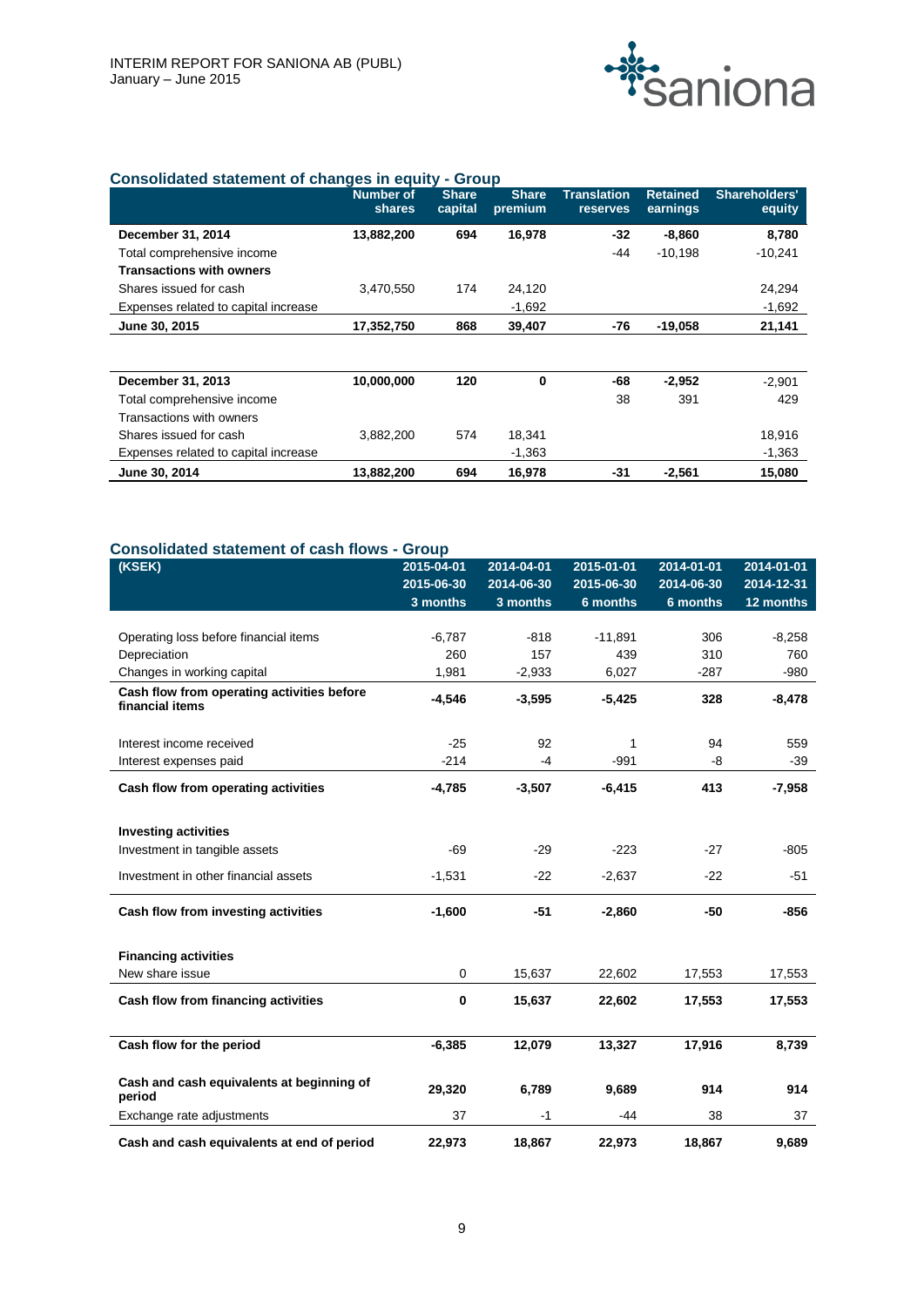

# **Statement of comprehensive income – Parent Company**

|                                           |            | Pau,       |            |            |            |
|-------------------------------------------|------------|------------|------------|------------|------------|
| (KSEK)                                    | 2015-04-01 | 2014-04-01 | 2015-01-01 | 2014-01-30 | 2014-01-30 |
|                                           | 2015-06-30 | 2014-06-30 | 2015-06-30 | 2014-06-30 | 2014-12-31 |
|                                           | 3 months   | 3 months   | 6 months   | 5 months   | 11 months  |
|                                           |            |            |            |            |            |
| Total operating income                    | 0          | 0          | 0          | 0          | 0          |
| Other external costs                      | $-237$     | $-118$     | $-543$     | $-251$     | $-576$     |
| Total operating expenses                  | $-237$     | $-118$     | $-543$     | $-251$     | $-576$     |
| <b>Operating profit/loss</b>              | $-237$     | $-118$     | -543       | $-251$     | $-576$     |
| Other financial income                    | 13         | 92         | 13         | 89         | 404        |
| Other financial expenses                  | $-155$     | 0          | -932       | 0          | $-29$      |
| Total financial items                     | $-142$     | 92         | $-919$     | 89         | 375        |
| Profit/loss after financial items         | $-379$     | $-26$      | $-1,462$   | $-162$     | $-202$     |
| Tax on net profit                         | 0          | 0          | 0          | 0          | 0          |
| Profit/loss for the period                | $-379$     | $-26$      | $-1,462$   | $-162$     | $-202$     |
| Total comprehensive income for the period | $-379$     | $-26$      | $-1,462$   | $-162$     | $-202$     |

# **Statement of financial position – Parent Company**

| (KSEK)        | 2015-06-30 2014-06-30 2014-12-31 |  |
|---------------|----------------------------------|--|
| <b>ASSETS</b> |                                  |  |

| Investment in subsidiaries            | 11,832   | 524      | 11,832   |
|---------------------------------------|----------|----------|----------|
| <b>Non-current assets</b>             | 11,832   | 524      | 11,832   |
| Receivables from group companies      | 8,633    | $\Omega$ | $\Omega$ |
| Other receivables                     | 1,007    | 385      | 570      |
| Prepayments and accrued income        | 146      | 0        | 131      |
| <b>Current receivables</b>            | 9,786    | 385      | 701      |
| Cash and cash equivalent              | 15,725   | 17,248   | 8,742    |
| <b>Current assets</b>                 | 25,510   | 17,634   | 9,442    |
| <b>Total assets</b>                   | 37,342   | 18,158   | 21,274   |
| <b>EQUITY AND LIABILITIES</b>         |          |          |          |
| Share capital                         | 868      | 694      | 694      |
| Share premium account                 | 37,896   | 15,467   | 15,467   |
| Retained earnings                     | $-202$   | $\Omega$ | $\Omega$ |
| Profit for the period                 | $-1,462$ | $-162$   | $-202$   |
| <b>Equity</b>                         | 37,100   | 15,999   | 15,960   |
| Trade payables                        | 242      | 0        | 172      |
| Liabilities to companies in the Group | 0        | 2,158    | 5,142    |
| <b>Current liabilities</b>            | 242      | 2,158    | 5,314    |
| <b>Total liabilities</b>              | 242      | 2,158    | 5,314    |
| <b>Total equity and liabilities</b>   | 37,342   | 18,158   | 21,274   |
| <b>Pledged assets</b>                 | 0        | 0        | 0        |

**Contingent liabilities 50 286 297**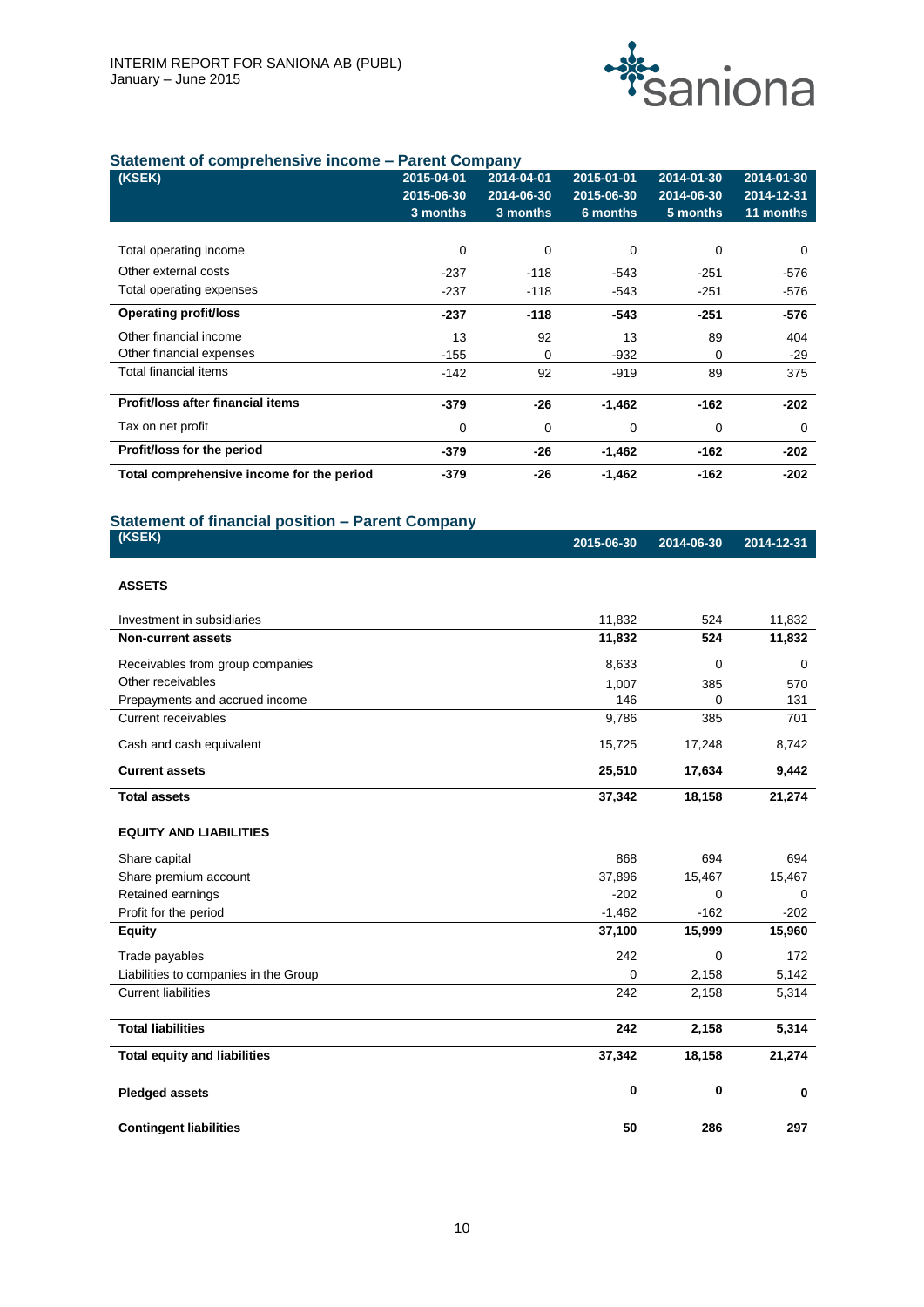

# **Statement of changes in equity – Parent Company**

|                                      | <b>Number of</b><br>shares | <b>Share</b><br>capital | <b>Share</b><br>premium | <b>Translation</b><br><b>reserves</b> | <b>Retained</b><br>earnings | Shareholders'<br>equity |
|--------------------------------------|----------------------------|-------------------------|-------------------------|---------------------------------------|-----------------------------|-------------------------|
| December 31, 2014                    | 13,882,200                 | 694                     | 15,467                  | 0                                     | $-202$                      | 15,960                  |
| Total comprehensive income           |                            |                         |                         | 0                                     | $-1,462$                    | $-1,462$                |
| <b>Transactions with owners</b>      |                            |                         |                         |                                       |                             |                         |
| Shares issued for cash               | 3,470,550                  | 174                     | 24,120                  |                                       |                             | 24,294                  |
| Expenses related to capital increase |                            |                         | $-1,692$                |                                       |                             | $-1,692$                |
| June 30, 2015                        | 17,352,750                 | 868                     | 37,896                  | 0                                     | $-1,663$                    | 37,100                  |
|                                      |                            |                         |                         |                                       |                             |                         |
| <b>January 30, 2014</b>              | 10,482,200                 | 524                     | 0                       | $\mathbf 0$                           | $\bf{0}$                    | 524                     |
| Total comprehensive income           |                            |                         |                         | 0                                     | $-162$                      | $-162$                  |
| Transactions with owners             |                            |                         |                         |                                       |                             |                         |
| Shares issued for cash               | 3,400,000                  | 170                     | 16,830                  |                                       |                             | 17,000                  |
| Expenses related to capital increase |                            |                         | $-1,363$                |                                       |                             | $-1,363$                |
| June 30, 2014                        | 13,882,200                 | 694                     | 15,467                  | 0                                     | $-162$                      | 15,999                  |

# **Statement of cash flows – Parent Company**

| (KSEK)                                              | 2015-04-01 | 2014-04-01  | 2015-01-01 | 2014-01-30 | 2014-01-30 |
|-----------------------------------------------------|------------|-------------|------------|------------|------------|
|                                                     | 2015-06-30 | 2014-06-30  | 2015-06-30 | 2014-06-30 | 2014-12-31 |
|                                                     | 3 months   | 3 months    | 6 months   | 5 months   | 11 months  |
|                                                     |            |             |            |            |            |
| Operating loss before financial items               | $-237$     | $-118$      | $-543$     | $-251$     | $-576$     |
| Changes in working capital                          | $-8,870$   | 1,518       | $-14,157$  | 1,773      | 4,614      |
| Cash flow from operating activities                 | $-9,107$   | 1,400       | $-14.700$  | 1,523      | 4,038      |
|                                                     |            |             |            |            |            |
| Interest income received                            | 13         | 92          | 13         | 89         | 404        |
| Interest expenses paid                              | $-155$     | 0           | $-932$     | 0          | $-29$      |
| Cash flow from operating activities                 | $-9,249$   | 1,492       | $-15,619$  | 1,611      | 4,412      |
|                                                     |            |             |            |            |            |
| <b>Investing activities</b>                         |            |             |            |            |            |
| Investments in subsidiaries                         | 0          | 0           | 0          | 0          | $-11,307$  |
| Cash flow from investing activities                 | 0          | $\mathbf 0$ | $\bf{0}$   | $\bf{0}$   | $-11,307$  |
|                                                     |            |             |            |            |            |
| <b>Financing activities</b>                         |            |             |            |            |            |
| New share issue                                     | 0          | 15,637      | 22,602     | 15,637     | 15,637     |
| Cash flow from financing activities                 | 0          | 15,637      | 22,602     | 15,637     | 15,637     |
|                                                     |            |             |            |            |            |
| Cash flow for the period                            | $-9,249$   | 17,129      | 6,983      | 17,248     | 8,742      |
|                                                     |            |             |            |            |            |
| Cash and cash equivalents at beginning of<br>period | 24,974     | 120         | 8,742      | 0          | $\bf{0}$   |
| Cash and cash equivalents at end of period          | 15,725     | 17,248      | 15,725     | 17,248     | 8,742      |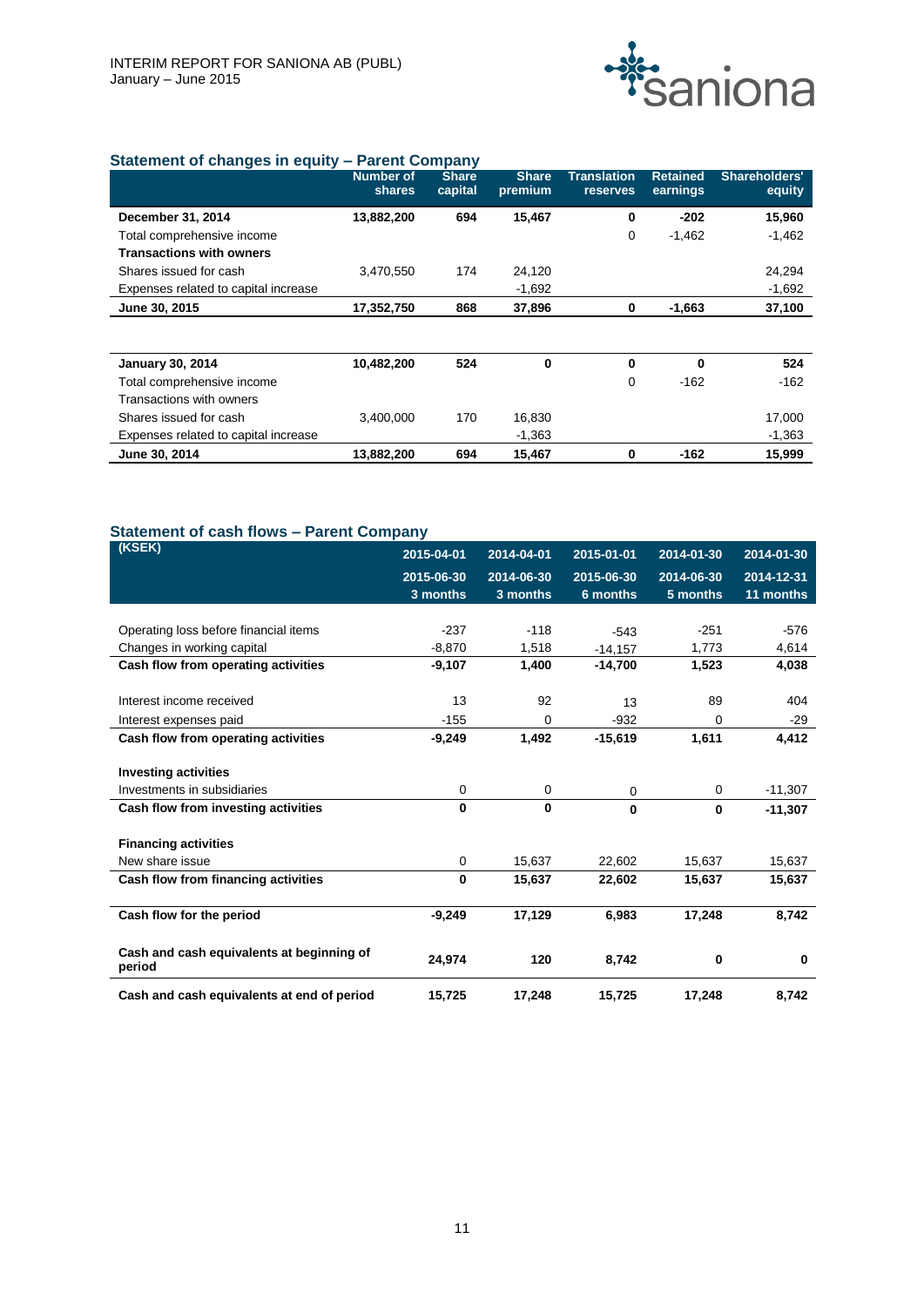

# **Notes**

# **Note 1 General Information**

Saniona AB (publ), Corporate Registration Number 556962-5345, the Parent Company and its subsidiaries, collectively the Group, is a publicly listed research and development company focused on drugs for diseases of the central nervous system, autoimmune diseases, metabolic diseases and treatment of pain. The Parent Company is a limited liability company registered and headquartered in the municipality of Malmö in the county of Skåne, Sweden. The address of the head office is Baltorpvej 154, DK-2750 Ballerup, Denmark. Saniona has been listed on AktieTorget since April 22, 2014. The company's share is traded under the ticker SANION and the ISIN code SE0005794617.

# **Note 2 Significant accounting policies**

# **Basis of preparation**

The consolidated financial statements have been prepared in accordance with the Annual Accounts Act, the Swedish Financial Reporting Board's recommendation RFR 1, Supplementary Accounting Rules for Groups, International Financial Reporting Standards (IFRS) and IFRIC interpretations as adopted by the EU.

The consolidated financial statements have been prepared under the historical cost convention, except in the case of certain financial assets and liabilities, which are measured at fair value.

The consolidated financial statements are presented in Swedish kronor (SEK) which is also the functional currency of the Parent Company.

#### **Basis of consolidation**

The subsidiary, Saniona A/S, was registered in November 2011 and began operations in September 2012. The Group was formed in a transaction on January 30, 2014, in which the Parent Company acquired 100 % of the shares in Saniona A/S by an issue in kind.

The consolidated accounts include the Parent Company and companies in which the Parent Company directly or indirectly holds more than 50 percent of the voting rights or in any other way has control. Control is achieved when Saniona is exposed, or has rights, to variable returns from its involvement with an entity and has the ability to affect those returns through its power over the entity. The consolidated financial statements are prepared based on uniform accounting policies in all group entities. Consolidation of group entities is performed after elimination of all intra-group transactions, balances, income and expenses. Apart from the Parent Company, the current group enterprises comprise Saniona A/S.

#### **Foreign currency translation**

For each of the reporting companies in the Group, a functional currency is determined. The functional currency is the currency used in the primary economic environment in which the individual reporting entity operates. Transactions in currencies other than the functional currency are transactions denominated in foreign currencies.

Transactions denominated in foreign currencies are translated into the functional currency at the exchange rate at the dates of the respective transactions. Exchange differences arising between the exchange rate at the transaction date and the exchange rate at the date of actual payment are recognised in the income statement under financial income or financial expense.

Receivables, payables and other monetary items denominated in foreign currencies that have not been settled at the balance sheet date are translated by applying the exchange rates at the balance sheet date. The difference between the exchange rate at the balance sheet date and the exchange rate at the date of the arising of the receivable or payable, or the exchange rate applied in the most recent financial report, is recognised in the income statement under financial income or financial expense.

For the purposes of presenting these consolidated financial statements, the assets and liabilities of the Group's foreign operations with functional currencies other than SEK are translated into SEK using exchange rates prevailing at the end of each reporting period. Income and expense items are translated at the average exchange rates for each quarter, unless exchange rates fluctuate significantly during that period, in which case the exchange rates at the dates of the transactions are used. Exchange differences arising, if any, are recognised in other comprehensive income and accumulated in currency translation reserve.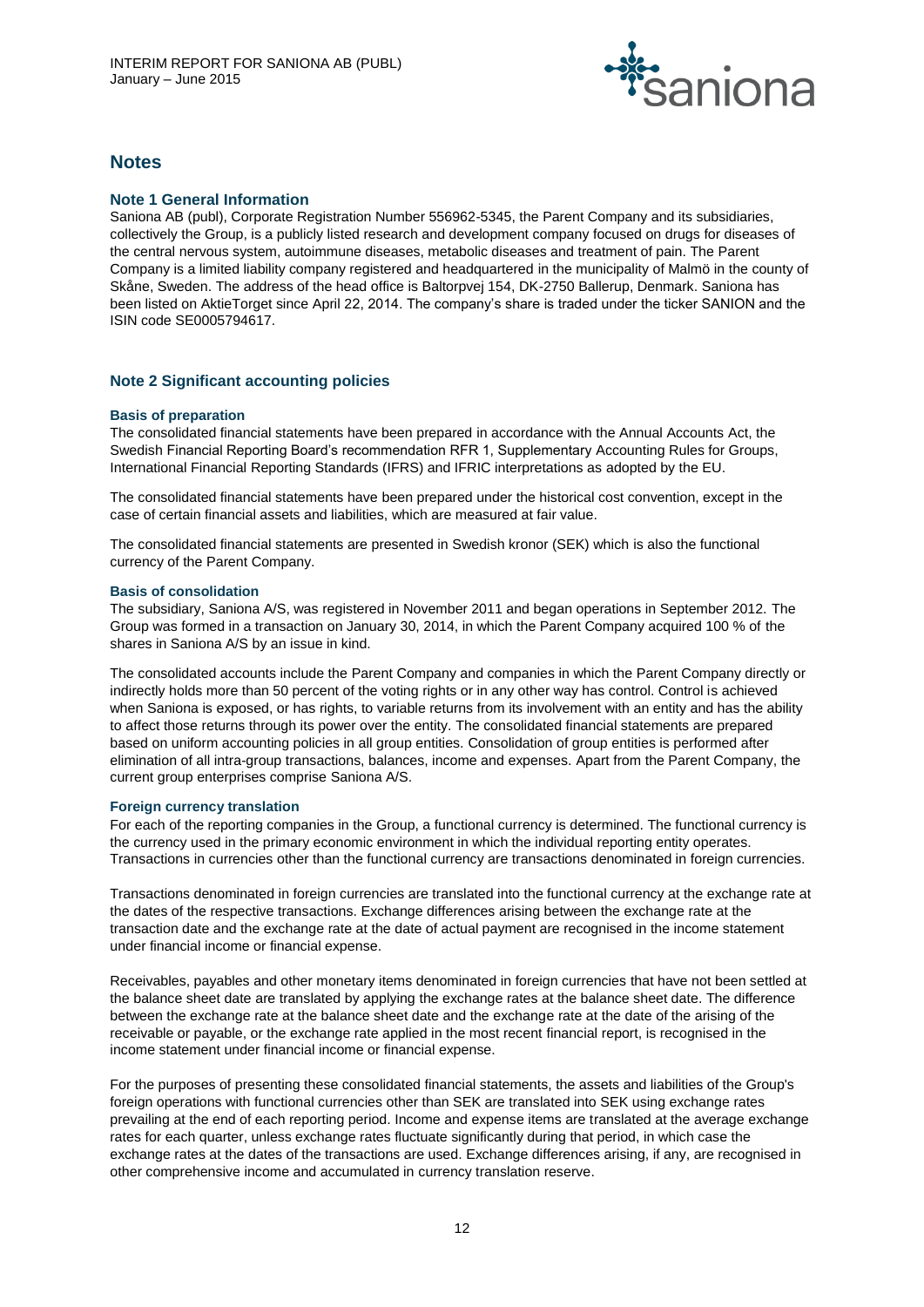

Foreign exchange adjustment of balances that are considered as part of the overall net investment in companies with functional currencies other than SEK are recognised directly in equity in the Consolidated Financial Statements in a separate reserve for currency translation.

On full or partial divestment of foreign entities or on repayment of balances that are considered to be part of the net investment, the attributable part of the accumulated exchange rate adjustments recognised in other comprehensive income is recognised in the income statement together with any gain or loss on the divestment.

#### **Income statement**

#### **Revenue recognition**

Income related to research agreements, development and license agreements, biotech alliances, and other biotech business models are recognised as revenue. Revenue consists of up-front payments, milestone payments, royalties and other income from research, development and license agreements. Revenue is recognized in the income statement if the general recognition criteria are met, including that the essential risks and rewards have been transferred to the buyers, that the amount of revenue can be measured reliably and it is probable that the economic benefits associated with the transaction will flow to the Group. Revenue is recognized excluding value-added tax and with the elimination of intragroup sales.

The Group may receive up-front payments upon entering research and development agreements. Up-front payments that are attributable to subsequent research and/or development activities are recognised as deferred revenue and will subsequently be recognised as revenue over the expected contract period. Non-refundable upfront payments that are not attributable to subsequent research and/or development activities or other delivery obligations are recognised as revenue when the contracts are signed.

Milestone payments that are attributable to specific milestone events as a consequence of previous research and/or development activities are recognized as revenues at the time when it is certain that the milestone criteria have been met.

Any future royalty revenues are recognized as revenue in accordance with the economic substance of agreements.

#### **Employee benefits**

Remuneration of employees in the form of salaries, bonuses, share-based payments, paid vacation, paid sickness absence, etc. and pensions are recognized in line with the remuneration being earned.

#### *Retirement benefit costs and termination benefits*

Post-employment pensions and other remuneration are classified as defined-contribution or defined-benefit pension plans. The Group has only defined-contribution pension plans. For defined-contribution plans, the Group pays fixed contributions to a separate, independent legal entity and does not have any obligation to pay additional contributions. The Group's earnings are charged with expenses in line with the benefits being earned, which normally coincides with the time when the premium is paid.

#### *Share-based payments*

Saniona has established share-based incentive programs comprising equity-settled programs (warrant programs) to employees and consultants providing similar services. The equity-settled share-based payments are measured at the fair value of the equity instruments at the grant date. Details regarding the determination of the fair value of equity-settled share-based transactions are set out in note 3 and note 4. The fair value determined at the grant date of the equity-settled share-based payments is expensed on a straight-line basis over the vesting period, based on the Group's estimate of equity instruments that will eventually vest, with a corresponding increase in equity. At the end of each reporting period, the Group revises its estimate of the number of equity instruments expected to vest. The impact of the revision of the original estimates, if any, is recognised in profit or loss such that the cumulative expense reflects the revised estimate, with a corresponding adjustment to the equity-settled employee benefits reserve.

#### **Net financials**

Financial items comprise interest realised and unrealised currency translation adjustments and fair value adjustments of securities. Financial income and financial expenses are recognized in the income statement with the amounts related to the financial year.

# **Income tax and deferred tax subsidiaries in Denmark**

Tax on income for the year, consisting of the year's current tax and deferred tax, is recognised in the income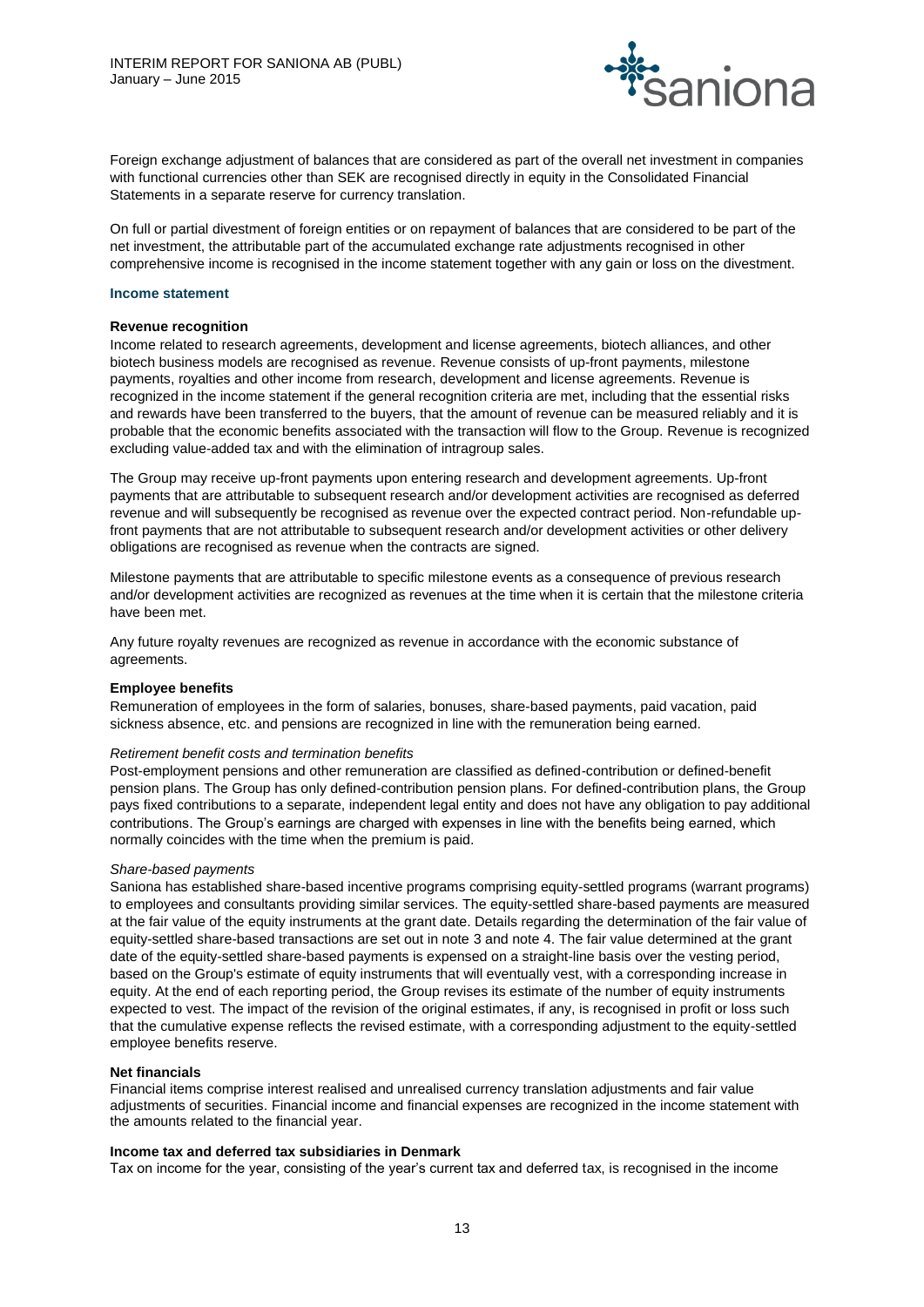

statement to the extent that it relates to the income or loss for the year and in other comprehensive income or equity to the extent that it relates thereto.

Under the Danish R&D tax credit scheme (Skattekreditordningen), loss-making R&D entities can obtain a tax credit which is equal to the tax value of the incurred research and development expenses. The tax credit is payable in November in the following financial year. In 2015 the R&D expense tax-base is capped to DKK 25 million equal to a tax credit of DKK 5.875 million at a tax rate of 23.5%. In 2014 the maximum amount was DKK 25 million equal to a tax credit of DKK 6.25 million at a tax rate of 25%. Research and development tax-credits under the Danish R&D tax credit scheme is recognised in the income statement to the extent that it relates to the research and development expenses for the period and Saniona expects to fulfil the requirement for tax credit for the year.

#### **Segment reporting**

The Group is managed as a single business unit. The internal management and reporting structure comprises only one business unit, and the Group therefore has only one operating segment, for which reason no segment information is provided.

# **Statement of financial position**

# **Property, plant and equipment**

Plant and machinery, IT equipment, other fixtures and fittings, tools and equipment and leasehold improvements are measured at cost less accumulated depreciation. Cost comprises acquisition price and costs directly related to acquisition until the time when the company starts using the asset. The basis for depreciation is cost less estimated residual value after the end of useful life. Assets are depreciated under the straight-line method over the expected useful lives of the assets. The depreciation periods are as follows:

| Leasehold improvements                           | 5 vears   |
|--------------------------------------------------|-----------|
| Plant and machinery                              | 5 years   |
| IT eauipment                                     | 3 vears   |
| Other fixtures and fittings, tools and equipment | 2-3 vears |

Profits and losses arising from disposal of plant and equipment are stated as the difference between the selling price less the selling costs and the carrying amount of the asset at the time of the disposal. Profits and losses are recognized in the income statement under research and development expenses and administrative expenses.

#### **Investments in subsidiaries**

Investments in subsidiaries are measured at cost in the parent company's financial statements. Where the recoverable amount of the investment is lower than cost, the investments are written down to this low value.

#### **Impairment of non-current assets**

The carrying amount of property, plant and equipment as well as non-current asset investments is reviewed for impairment when events or changed conditions indicate that the carrying amount may not be recoverable. If there is such an indication, an impairment test is made. An impairment loss is recognized in the amount with which the carrying amount exceeds the recoverable amount of the asset, which is the higher of the net present value and the net selling price. In order to assess the impairment, the assets are grouped on the least identifiable group of assets that generates cash flows (cash flow generating units). Impairments are recognized in the income statement under the same items as the related depreciation and amortization.

#### **Financial assets**

Financial assets can be divided into the following categories: loans and receivables, financial assets and investments at fair value through the income statement. Financial assets are assigned to the different categories by management on initial recognition, depending on the purpose for which the investments were acquired. All financial assets are recognized on their settlement date. All financial assets that are not classified as fair value through the income statement are initially recognized at fair value, plus transaction costs.

The calculation of fair value of unlisted investments, including investments in unlisted life science companies, is made on the basis of relevant valuation methods e.g. comparable transactions on market conditions and capital increases on market conditions (level 3). If the fair value cannot be determined with sufficient reliability, the investments in question are recognised at cost less any impairment. The Group assesses at each balance sheet date whether there is objective evidence that an investment or a group of investments is impaired. Assessments of investments in unlisted investments, including investments in unlisted life science companies, include an assessment of whether the companies live up to the defined business plans and the impact of any noncompliance on the calculation of fair value.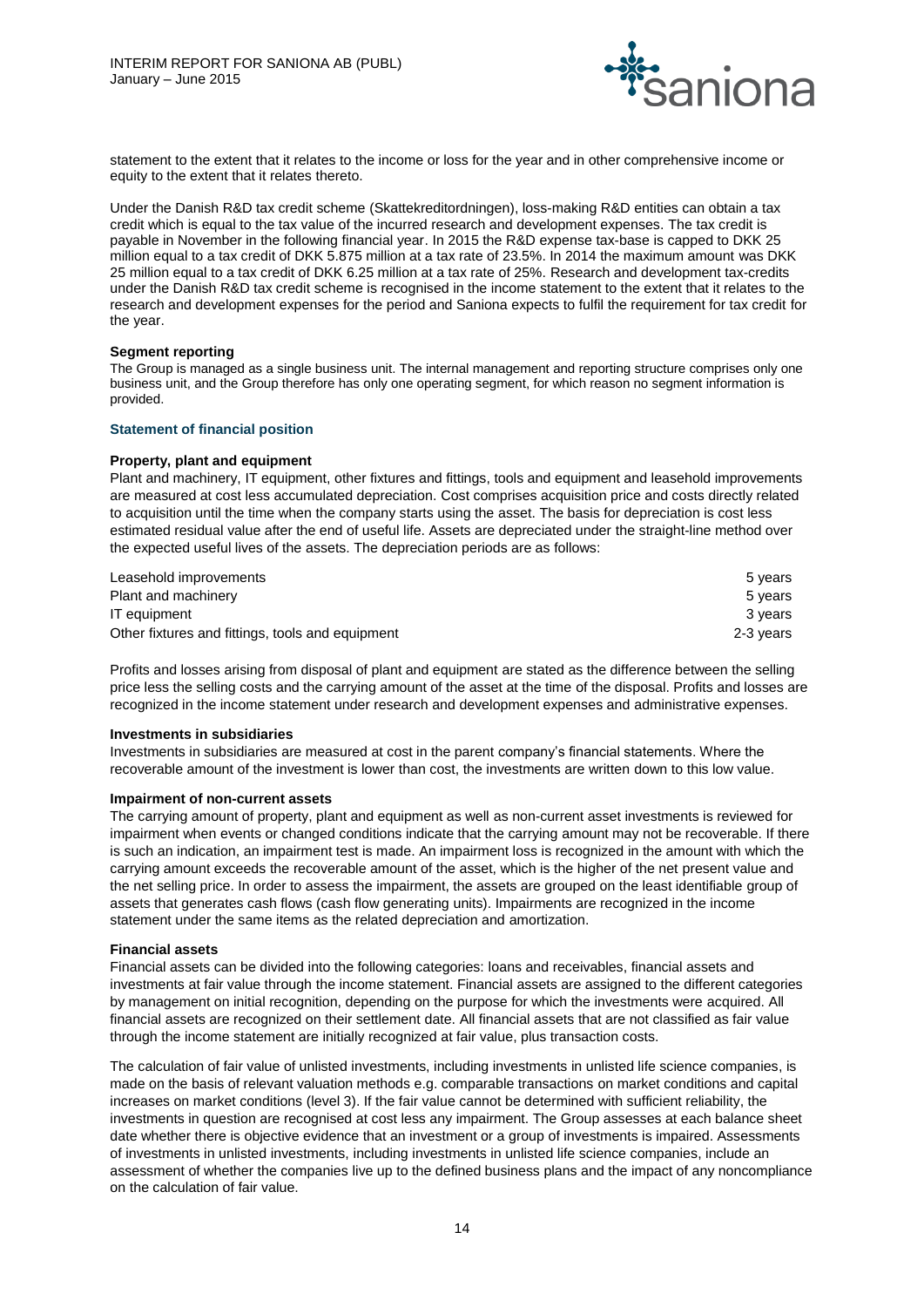

# **Loans and receivables**

Loans and receivables are non-derivative financial assets with fixed or determinable payments that are not quoted in an active market. They are included in current assets, except for maturities longer than 12 months after the balance sheet date. These are classified as non-current assets. Loans and receivables are classified as "Other receivables" in the balance sheet.

Receivables are recognised at amortised cost less impairment losses. On initial recognition, the fair value is deemed to correspond to amortised cost. An impairment loss is recorded on receivables when there is objective evidence that Saniona will not be able to collect all amounts due according to the original terms of receivables. Significant difficulties of the debtor, probability that the debtor will enter into bankruptcy or financial reorganisation, and default or delinquency in payments are considered indicators that the receivable is impaired. The amount of the impairment loss is the difference between the carrying amount of the asset and the present value of estimated future cash flows, discounted at the effective interest rate. The amount of the impairment loss is recognised in the income statement under research or development costs.

# **Cash and cash equivalents**

Cash and cash equivalents include cash in hand, deposits held at call with banks, short-term investments with original maturities of three months or less and bank overdrafts.

#### **Prepaid expenses**

Prepaid expenses comprise incurred expenses related to the following financial year.

# **Tax assets, tax payable and deferred tax**

Current tax liabilities and current tax receivables are recognized in the statement of financial position as tax calculated on the taxable income for the year adjusted for tax on previous years' taxable income and taxes paid on account/prepaid. The tax credit under the Danish R&D tax credit scheme is recognised in the balance sheet under current tax assets.

Deferred tax is calculated on all temporary differences between accounting and tax values. Deferred taxes are measured according to current tax rules and at the tax rates expected to be in force on the elimination of the temporary differences. Any changes in deferred tax as a consequence of amendments to tax rates are recognized in the income statement. Deferred tax arising on tax-deductible temporary differences (tax assets) is included in the balance sheet only if there is reasonable certainty that the tax assets can be set off by Saniona A/S against future taxable income. The amounts of tax-deductible temporary differences which are not capitalised are disclosed in a note to the Financial Statements of the annual report.

#### **Prepayments from customers**

Prepayments from customers comprise not yet consumed prepayments relating to the research collaboration with Pfizer and Ataxion.

#### **Financial liabilities**

Other liabilities including trade creditors, amounts owing to subsidiaries and associates and other debt are measured at amortised cost.

#### **Statement of cash flows**

The statement of cash flows shows the cash flow for the year together with the cash and cash equivalents at the beginning and end of the period. The statement of cash flows is prepared according to the indirect method based on the net result adjusted for non-cash operating items, changes in the net working capital, financial items paid and income taxes paid. For the consolidated cash flow statement, cash flows from foreign subsidiaries are translated at average exchange rates for the respective quarters as presented in the quarterly reports.

#### **Cash flow from operating activities**

Cash flows from operating activities represent the net profit/(loss) adjusted for non-cash operating items and changes in working capital.

#### **Cash flow from investment activities**

Cash flows from investing activities include cash flows from the purchase and sale of intangible assets, property, plant and equipment, long-term financial assets and marketable securities with original maturities of more than three months.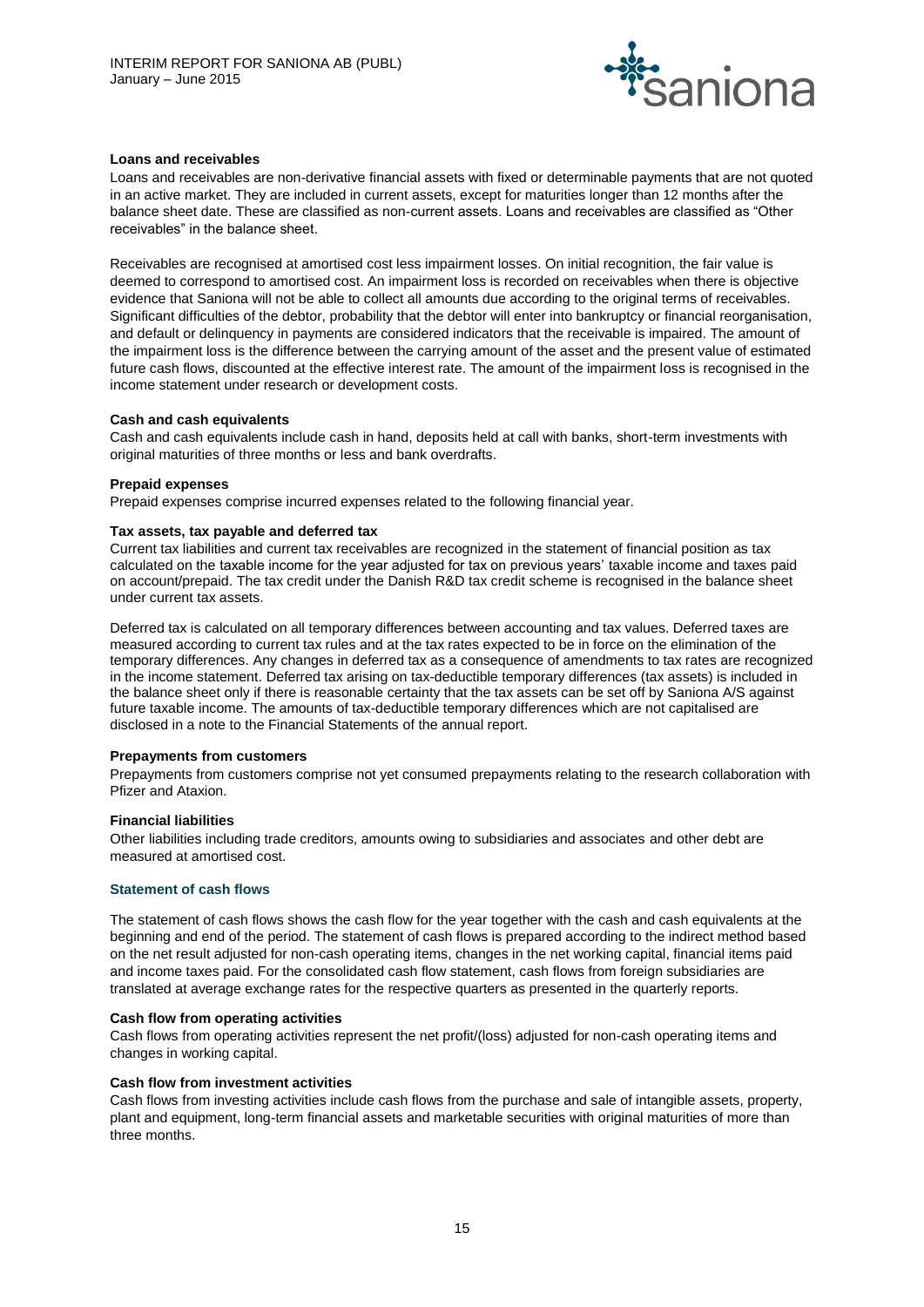

# **Cash flow from financing activities**

Cash flows from financing activities include cash flows from capital increases, the raising and repayment of longterm debt and financial items.

#### **Cash and cash equivalents**

Cash and cash equivalents comprise cash and bank balances.

#### **Note 3: Critical accounting judgements and key sources of estimation uncertainty**

In the statement of the carrying amounts of certain assets and liabilities estimates are required on how future events will affect the carrying amounts of these assets and liabilities at the balance sheet date.

The used estimates are based on assumptions assessed reasonable by management, however, estimates are inherently uncertain and unpredictable. The assumptions can be incomplete or inaccurate and unexpected events or circumstances might occur. Furthermore, the enterprise is subject to risks and uncertainties that might result in deviations in actual results compared to estimates.

#### **Revenue**

Evaluating the criteria for revenue recognition with respect to the company's research and development and collaboration agreements requires management's judgment to ensure that all criteria have been fulfilled prior to recognizing any amount of revenue. In particular, such judgments are made with respect to determination of the nature of transactions, whether simultaneous transactions shall be considered as one or more revenuegenerating transactions, allocation of the contractual price (upfront and milestone payments subscribed in connection with a collaboration agreement) to several elements included in an agreement, and the determination of whether the significant risks and rewards have been transferred to the buyer. Collaboration agreements are reviewed carefully to understand the nature of risks and rewards of the arrangement.

All the company's revenue-generating transactions, including those with Pfizer Inc., Janssen Pharmaceuticals Inc. and Ataxion Inc. have been subject to such evaluation by management.

#### **Employee incentive program**

In accordance with IFRS 2 "Share-based Payment," the fair value of the warrants, classified as equity settled, are measured at grant date and is recognized as an expense in the income statement over the vesting period and the period of delivery of work. Subsequently, the fair value is not re-measured. The fair value of each warrant granted during the year is calculated using the Black Scholes pricing model. This pricing model requires the input of subjective assumptions such as:

- The expected stock price volatility, which is based upon the historical volatility of Saniona's stock price;
- The risk-free interest rate, which is determined as the interest rate on Swedish zero coupon government bond with a maturity of 4-5 years;
- The expected life of warrants, which is based on vesting terms, expected rate of exercise and life terms in current warrant program.

These assumptions can vary over time and can change the fair value of future warrants granted.

#### **Deferred tax**

Saniona has unused tax losses. Saniona recognizes deferred tax assets, including the tax base of tax loss carryforwards, if management assesses that these tax assets can be offset against positive taxable income within a foreseeable future. This judgment is made on an ongoing basis and is based on budgets and business plans for the coming years, including planned commercial initiatives. The creation and development of therapeutic products within the biotechnology and pharmaceutical industry is subject to considerable risks and uncertainties.

Deferred tax assets are not recognized since the tax assets are currently not deemed to meet the criteria for recognition as management is not able to provide any convincing positive evidence that deferred tax assets should be recognized.

#### **Intangible assets**

Research and Development

According to the IAS 38, "Intangible Assets," intangible assets arising from development projects should be recognized in the statement of financial position. The criteria that must be met for capitalization are that:

 the development project is clearly defined and identifiable and the attributable costs can be measured reliably during the development period;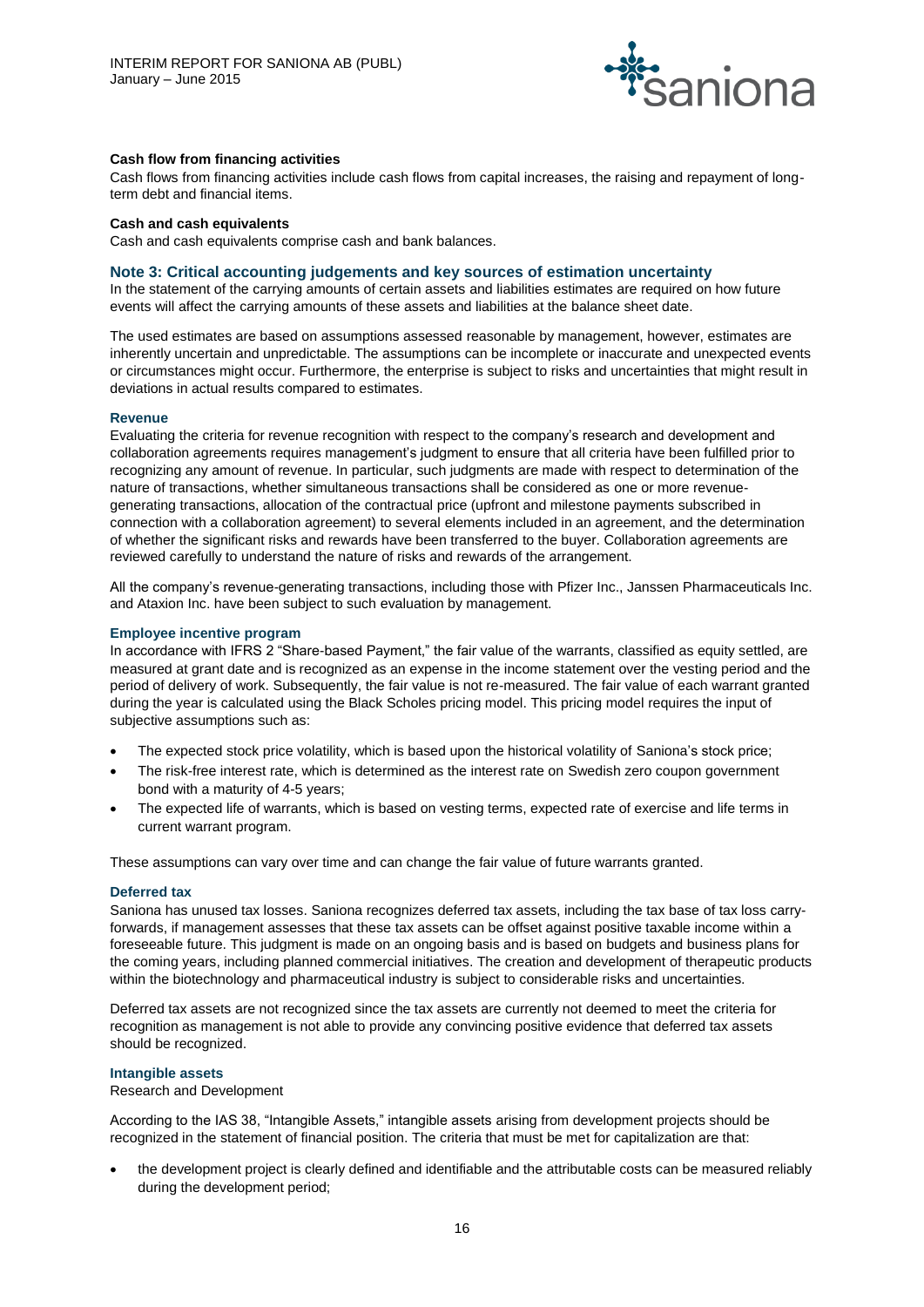

- the technological feasibility, adequate resources to complete and a market for the product or an internal use of the product can be documented; and
- Management has the intent to produce and market the product or to use it internally.

Such an intangible asset should be recognized if sufficient certainty can be documented that the future income from the development project will exceed the aggregate cost of production, development and the sale and administration of the product. A development project involves a single product candidate undergoing a high number of tests to illustrate its safety profile and the effect on human beings prior to obtaining the necessary final approval of the product from the appropriate authorities. The future economic benefits associated with the individual development projects are dependent on obtaining such approval. Considering the significant risk and duration of the development period related to the development of pharmaceutical products, management has concluded that the future economic benefits associated with the individual projects cannot be estimated with sufficient certainty until the project has been finalized and the necessary regulatory final approval of the product has been obtained. Accordingly, Saniona has not recognized such assets at this time and therefore all research and development costs are recognized in the income statement when incurred.

# **Acquired intangible assets**

Saniona purchased 15 drug projects and technical platforms from NeuroSearch A/S in 2012 and an additional Phase 2 clinical program in 2014. According to the Saniona Board's assessment, NeuroSearch A/S and its partners had invested SEK 2-3 billion in these projects and technical platforms prior to the buy-out taking place. Saniona did not capitalize any amount attributable to these buyouts in its accounts since the agreement was that no purchase consideration was to be paid for the buyouts and instead the future sales revenues that may arise are to be distributed between Saniona and NeuroSearch A/S.

# **Note 4: Share based payments**

The 2015 Annual General Meeting voted in favour of establishing an employee incentive programme involving the allotment of a maximum of 64,000 options free of charge to certain employees and consultants of the Group. Allotment of 64,000 employee options took place in July 2015.

Each employee option will entitle the holder to acquire one new share in Saniona for a subscription price of SEK 20.72 corresponding to 100% of the average closing price of the company's share during the ten trading days after the annual meeting 2015. Holders can take advantage of assigned and earned stock options during 30 days from the day following the publication of the company's quarterly reports, or in the case of full-year, full-year report, for the first time after publication of the quarterly report for the first quarter of 2018 and last time after publication of the quarterly report for the third quarter of 2019.

Assuming that all issued warrants are exercised for subscription of new shares, the Company's will issue a total of 64,000 new shares corresponding to a dilution of approximately 0.37%.

The fair value of the options was determined to be SEK 13.13 per option using the Black-Scholes model. The data below has been used for the calculation.

| Employee incentive programme                                        | 2015       |  |
|---------------------------------------------------------------------|------------|--|
| Allotted options                                                    | 64,000     |  |
| Fair value per option (SEK)                                         | 13.13      |  |
| Share price for underlying shares (SEK)                             | 19.90      |  |
| Subscription price (SEK)                                            | 20.72      |  |
| Vesting period                                                      | 4 years    |  |
| Estimated life of the option                                        | 4.50 years |  |
| Risk-free interest rate during the life of the option               | 0.2257%    |  |
| Assumed volatility                                                  | 91.29%     |  |
| Expected dividends                                                  | 0          |  |
| Personnel costs in 2015 covering the last 2 quarters (SEK thousand) | 105        |  |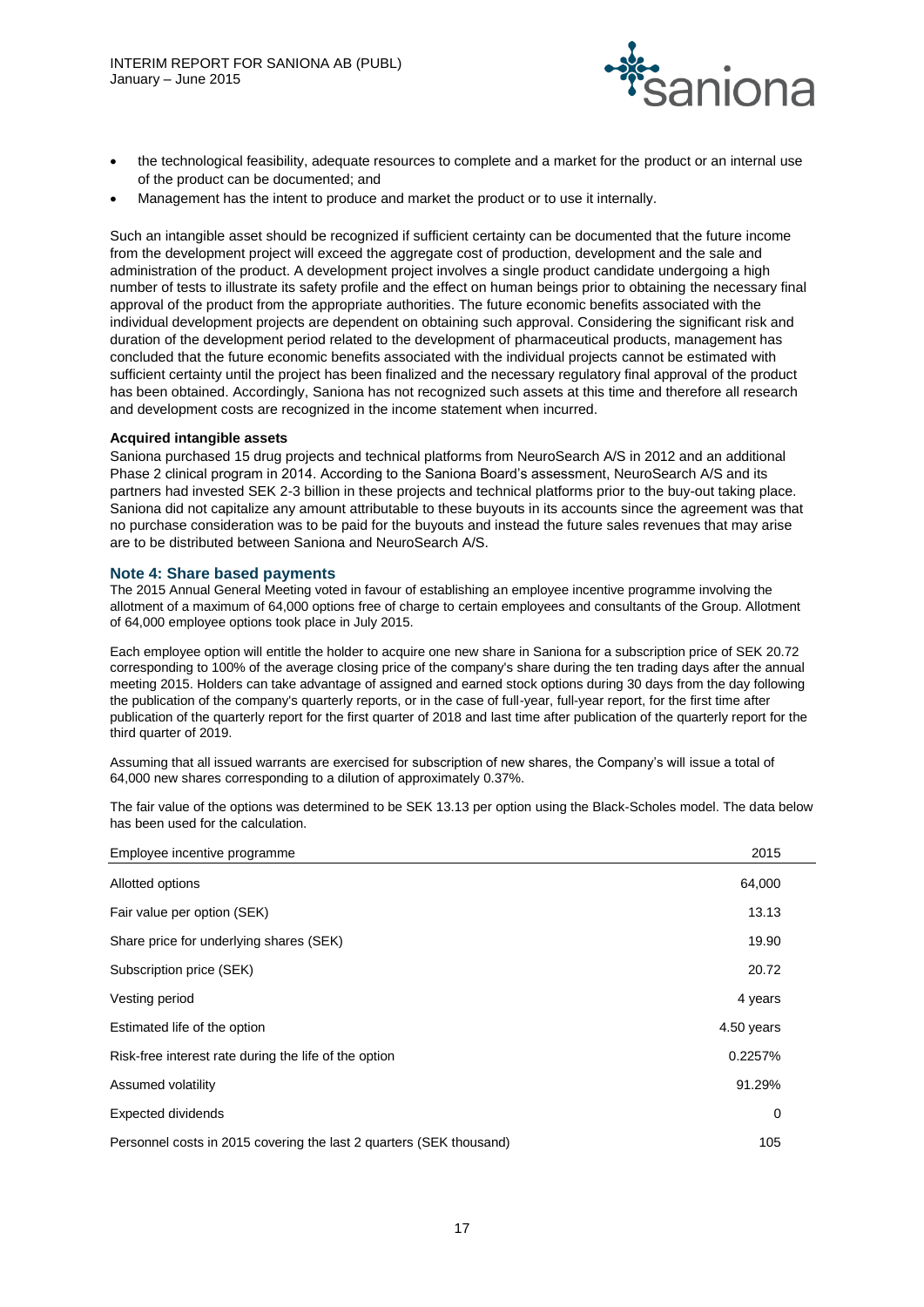

# **Note 5 Financial risk**

|                                                                      | 2015-06-30    |                    | 2014-06-30           |                    |  |
|----------------------------------------------------------------------|---------------|--------------------|----------------------|--------------------|--|
| <b>SEK '000</b>                                                      | Fair<br>value | Carrying<br>amount | <b>Fair</b><br>value | Carrying<br>amount |  |
|                                                                      |               |                    |                      |                    |  |
| <b>Financial assets</b>                                              |               |                    |                      |                    |  |
| Investment in unlisted life science companies                        |               |                    |                      |                    |  |
| Loans and receivables                                                |               |                    |                      |                    |  |
| Trade receivables                                                    | 1,905         | 1,905              | 2,982                | 2,982              |  |
| Other receivables                                                    | 2,089         | 2,089              | 770                  | 770                |  |
| Financial assets and investments at fair value through the income    |               |                    |                      |                    |  |
| statement                                                            | 3,994         | 3,994              | 3,752                | 3,752              |  |
|                                                                      |               |                    |                      |                    |  |
| <b>Financial liabilities</b>                                         |               |                    |                      |                    |  |
| Other financial liabilities                                          |               |                    |                      |                    |  |
| Trade payables                                                       | 5,828         | 5,828              | 788                  | 788                |  |
| Other payables                                                       | 3,414         | 3,414              | 4,118                | 4,118              |  |
| Financial liabilities, measured at amortised cost through the income |               |                    |                      |                    |  |
| statement                                                            | 9,242         | 9,242              | 4.906                | 4,906              |  |

The Group owns 14% of the share capital of Saniona's spin-out Ataxion. Ataxion was formed by Saniona, Atlas Ventures and the management of Ataxion in 2013 as a spin-out from Saniona. Saniona received shares in Ataxion in return for certain knowhow and patents in relation to Saniona's ataxia program. The specific assets of Saniona had a carrying and fair value amount 0 at the time of formation of Ataxion and the investments made by the other parties were insignificant. Ataxion is today developing the Ataxia-program based on financing from Biogen Inc. and Atlas Ventures. Considering the significant risk and duration of the development period related to the development of pharmaceutical products, management has concluded that the future economic benefits cannot be estimated with sufficient certainty until the Ataxion is sold or the project has been finalized and the necessary regulatory final approval of the product has been obtained. Accordingly, the value of Ataxion is measured at costs since the fair value cannot be determined reliable.

There has been no fair value adjustment of the financial assets in 2014 and 2015.

The Group's programs are sold primarily to pharmaceutical companies and spin-outs funded by pharmaceutical companies and venture capital firms. Historically, the Group has not sustained any losses on trade receivables and other receivables. This was also the case in 2014 and 2015.

Exchange rate risks arise because the Group's expenses and income in different currencies do not match and because the Group's assets and liabilities denominated in foreign currency do not balance. The management of these risks is focused on risk mitigation, which is somewhat mitigated by income and cost incurred in USD.

# **Note 6: Implementation to IFRS**

Saniona intends to list the Parent Company on Nasdaq Stockholm Small Cap in 2016. As a consequence the Group is required to prepare its consolidated financial statements according to IFRS. The listing rules requires that the Group present two years of comparative figures meaning that the annual report for 2015 will include comparative figures for 2014 and 2013. Therefore, the transition date to IFRS has been determined to January 1, 2013.

The subsidiary, Saniona A/S, was registered in November 2011 and began operations in September 2012. The Group was formed in a transaction on January 30, 2014, in which the Parent Company acquired 100 % of the shares in Saniona A/S by an issue in kind. Before that transaction the owners of Saniona A/S had established the Parent Company. The Parent Company does not have any business other than owning shares in Saniona A/S. Under Swedish GAAP the issue in kind was performed at the book-values in Saniona A/S, hence no assets or liabilities was revalued and no new goodwill was recorded.

IFRS 3 *Business Combinations* applies to transactions that meets the definition of a business combinations, which is defined as "A transaction or other event in which an acquirer obtains control of one or more businesses". However, according to IFRS 3.2, it does not apply to a combination between entities or businesses under common control. A common control transaction is a business combinations in which all of the combining entities or businesses are ultimately controlled by the same party or parties both before and after the combination, and that control is not transitory (IFRS 3:B1). The Parent Company and Saniona A/S were both controlled by the same owners before and after the transaction. Therefore, the transaction is a common control transaction under IFRS.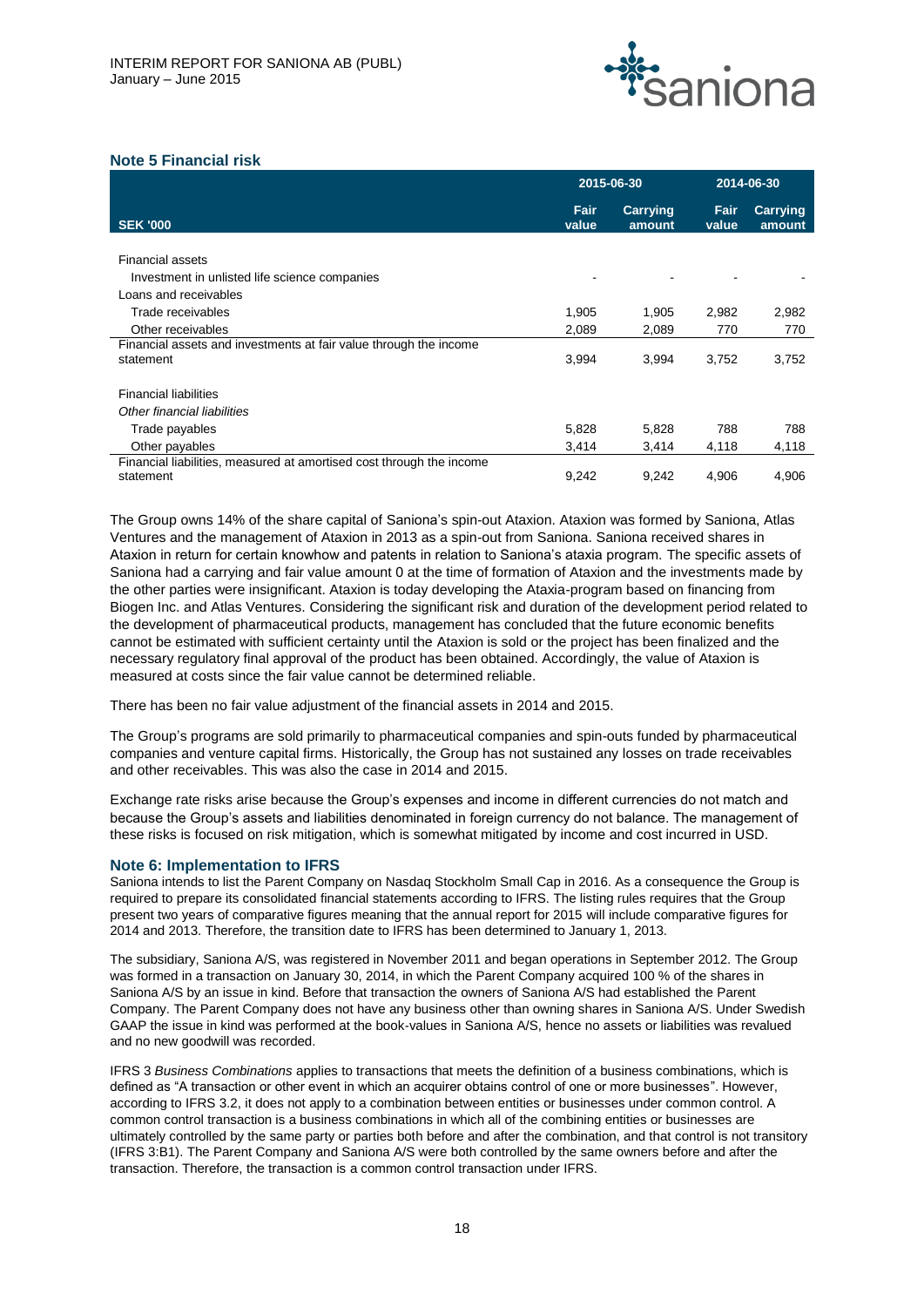

IFRS does not contain any guidance on accounting for common control transactions. In the absence of an IFRS that specifically applies to a transaction, other event or condition, management shall according to IAS 8 use its judgement in developing and applying an accounting policy that results in information that is relevant to the economic decision-making needs of users and reliable. In lack of guidance the management needs to select an accounting policy that reflects the substance of the transaction.

If the substance is a business combination the guidance in IFRS 3 could be used. If the substance is not a business combination but instead a group reorganization not actually changing control or having economic substance, the selected accounting policy should in the management's opinion be based on the pre-acquisition values (no fair value adjustments and no new goodwill).

The Group contains after the transaction the same businesses as Saniona A/S before the transaction. Therefore, the Group is essentially a continuation of Saniona A/S, which means that the formation of the Group lack economic substance from an accounting perspective.

In conclusion, the Group is a continuation of Saniona A/S and the ultimate controlling parties are the same before as after the transaction. Therefore, it is the management's opinion that the consolidated financial statements of the Group shall be restated regarding the periods prior to the transaction. That is to reflect the transaction as if it had occurred from the beginning of the earliest period presented in the financial statements, irrespectively of the actual date of the transaction.

The consolidated financial statements for the Group is under Swedish GAAP presented as if the group was created on January 30, 2014, with no comparative information presented for 2013. Under IFRS, the consolidated financial statements should be presented as if the Group was created at the transition date on January 1, 2013, which means that the Group's consolidated financial statements for 2014 will comprise the full year of Saniona A/S including January 2014. Likewise, the consolidated financial statements for the Q2 report of the Group will comprise the first 6 months of 2014 for Saniona A/S instead of the 5 month period from January 30 to June 30 under Swedish GAAP.

The essential effects of the transition to IFRS for the Group in 2014 is presented in the tables below. The transition to IFRS had no other effects on the presented financial statements.

| (KSEK)                                    |            | <b>Swedish</b><br><b>GAAP</b> | <b>IFRS</b> |            | <b>Swedish</b><br><b>GAAP</b> | <b>IFRS</b> |
|-------------------------------------------|------------|-------------------------------|-------------|------------|-------------------------------|-------------|
|                                           | 2014-01-01 | 2014-01-30                    | 2014-01-01  | 2014-01-01 | 2014-01-30                    | 2014-01-01  |
|                                           | 2014-01-29 | 2014-06-30                    | 2014-06-30  | 2014-01-29 | 2014-12-31                    | 2014-12-31  |
|                                           | 1 månad    | 5 månader                     | 6 månader   | 1 månad    | 11 månader                    | 12 månader  |
| Net sales                                 | 3,539      | 9,212                         | 12,751      | 3,539      | 18,179                        | 21,718      |
| Total operating income                    | 3,539      | 9,212                         | 12,751      | 3,539      | 18,179                        | 21,718      |
| Raw materials and consumables             | $-114$     | $-889$                        | $-1,003$    | $-114$     | $-1,616$                      | $-1,729$    |
| Other external costs                      | $-552$     | $-5,325$                      | $-5.878$    | $-552$     | $-14.469$                     | $-15,022$   |
| Personnel costs                           | $-809$     | $-4,446$                      | $-5,255$    | $-809$     | $-11,656$                     | $-12,465$   |
| Depreciation and write-downs              | $-51$      | $-259$                        | $-310$      | $-51$      | $-710$                        | $-760$      |
| Total operating expenses                  | $-1,526$   | $-10,919$                     | $-12,445$   | $-1,526$   | $-28,451$                     | $-29,977$   |
| <b>Operating profit/loss</b>              | 2,013      | $-1,707$                      | 306         | 2,013      | $-10,272$                     | $-8,258$    |
| Other financial income                    | 3          | 90                            | 94          | 3          | 556                           | 559         |
| Other financial expenses                  | 0          | -8                            | -8          | 0          | $-39$                         | $-39$       |
| Total financial items                     | 3          | 82                            | 85          | 3          | 516                           | 520         |
|                                           |            |                               |             |            |                               | $\mathbf 0$ |
| Profit/loss after financial items         | 2,017      | $-1,626$                      | 391         | 2,017      | $-9,755$                      | $-7,739$    |
| Tax on net profit                         | $-494$     | 494                           | $\mathbf 0$ | $-494$     | 2,325                         | 1,831       |
| Profit/loss for the period                | 1,523      | $-1,132$                      | 391         | 1,523      | $-7,431$                      | $-5,908$    |
| Other comprehensive income for the period | 38         | $-0$                          | 38          | 38         | $-1$                          | 37          |
| Total comprehensive income for the period | 1,561      | $-1,132$                      | 429         | 1,561      | $-7,432$                      | $-5,871$    |

# **Consolidated statement of comprehensive income – Group**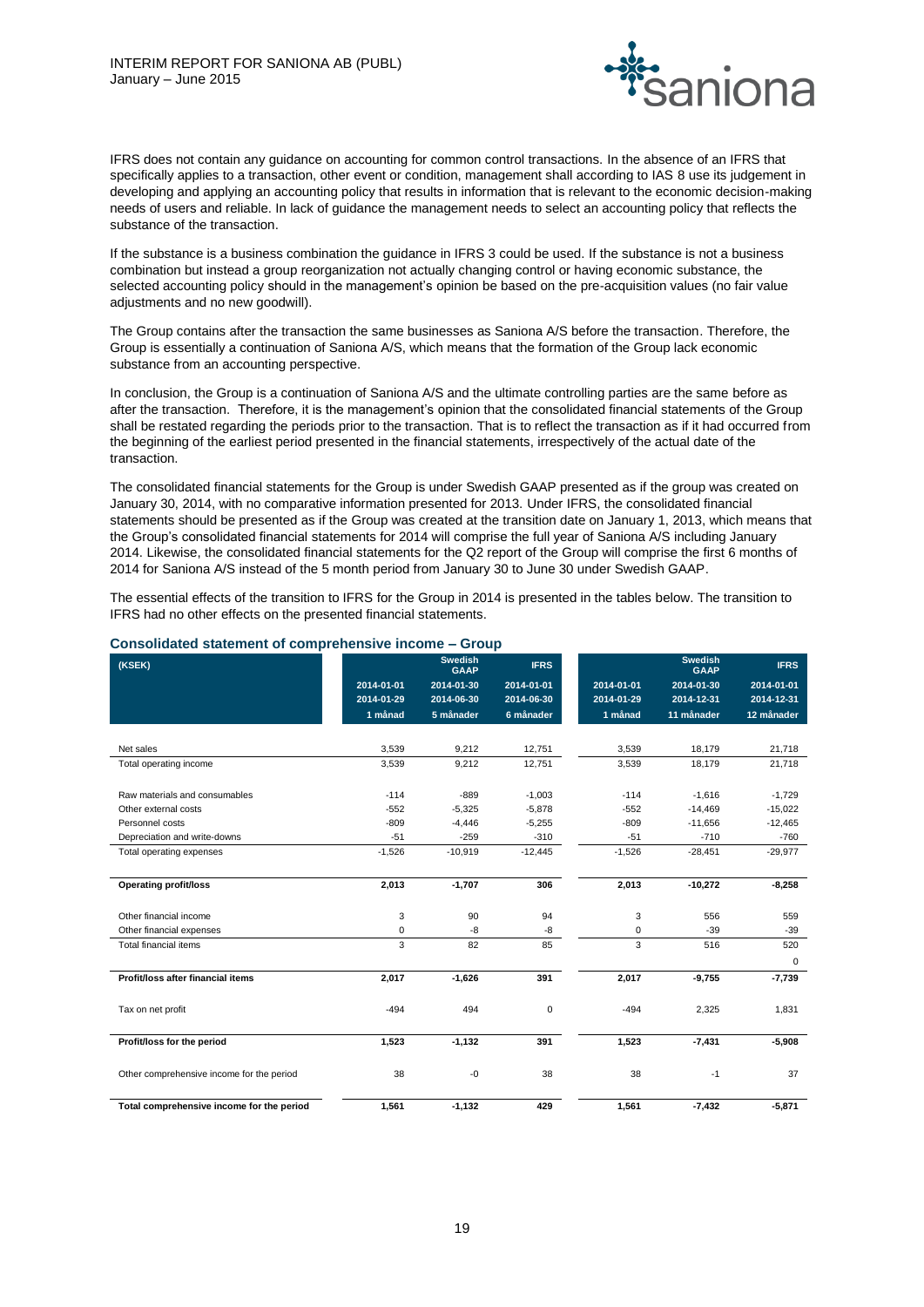

# **Consolidated statement of changes in equity - Group**

| (KSEK)                                |            | <b>Swedish</b><br><b>GAAP</b> | <b>IFRS</b> |            | <b>Swedish</b><br><b>GAAP</b> | <b>IFRS</b> |
|---------------------------------------|------------|-------------------------------|-------------|------------|-------------------------------|-------------|
|                                       | 2014-01-01 | 2014-01-30                    | 2014-01-01  | 2014-01-01 | 2014-01-30                    | 2014-01-01  |
|                                       | 2014-01-29 | 2014-06-30                    | 2014-06-30  | 2014-01-29 | 2014-12-31                    | 2014-12-31  |
|                                       | 1 månad    | 5 månader                     | 6 månader   | 1 månad    | 11 månader                    | 12 månader  |
|                                       |            |                               |             |            |                               |             |
| Equity at the beginning of the period | $-2.901$   | 575                           | $-2.901$    | $-2.901$   | 575                           | $-2.901$    |
| New share issues                      | 1.916      | 15.637                        | 17.553      | 1.916      | 15.637                        | 17.553      |
| Profit/loss for the period            | 1,523      | $-1.132$                      | 391         | 1,523      | $-7.431$                      | $-5,908$    |
| Currency translation                  | 38         | 0                             | 38          | 38         | $-1$                          | 37          |
| Equity at the end of the period       | 575        | 15.080                        | 15.080      | 575        | 8.780                         | 8.780       |

# **Consolidated statement of cash flows - Group**

| (KSEK)                                              |            | <b>Swedish</b><br><b>GAAP</b> | <b>IFRS</b> |            | <b>Swedish</b><br><b>GAAP</b> | <b>IFRS</b> |
|-----------------------------------------------------|------------|-------------------------------|-------------|------------|-------------------------------|-------------|
|                                                     | 2014-01-01 | 2014-01-30                    | 2014-01-01  | 2014-01-01 | 2014-01-30                    | 2014-01-01  |
|                                                     | 2014-01-29 | 2014-06-30                    | 2014-06-30  | 2014-01-29 | 2014-12-31                    | 2014-12-31  |
|                                                     | 1 månad    | 5 månader                     | 6 månader   | 1 månad    | 11 månader                    | 12 månader  |
|                                                     |            |                               |             |            |                               |             |
| Operating loss before financial items               | 2,013      | $-1,707$                      | 306         | 2.013      | $-10,272$                     | $-8,258$    |
| Depreciation                                        | 51         | 259                           | 310         | 51         | 710                           | 760         |
| Changes in working capital                          | 6,843      | $-7,130$                      | $-287$      | 6,843      | $-7,822$                      | $-980$      |
| Cash flow from operating activities                 | 8,907      | $-8,579$                      | 328         | 8,907      | $-17,384$                     | $-8,478$    |
| Interest income received                            | 3          | 90                            | 94          | 3          | 556                           | 559         |
| Interest expenses paid                              | $\Omega$   | -8                            | -8          | 0          | $-39$                         | $-39$       |
| Cash flow from operating activities                 | 8,416      | $-8,497$                      | 413         | 8,416      | $-16,868$                     | $-7,958$    |
|                                                     |            |                               |             |            |                               |             |
| <b>Investing activities</b>                         |            |                               |             |            |                               |             |
| Investment in tangible assets                       | 16         | $-43$                         | $-27$       | 16         | $-821$                        | $-805$      |
| Investment in other financial assets                | 10         | $-32$                         | $-22$       | 10         | $-60$                         | $-51$       |
| Cash flow from investing activities                 | 25         | $-75$                         | $-50$       | 25         | $-881$                        | $-856$      |
| <b>Financing activities</b>                         |            |                               |             |            |                               |             |
| New share issue                                     | 1,916      | 15,637                        | 17,553      | 1,916      | 15,637                        | 17,553      |
| Cash flow from financing activities                 | 1,916      | 15,637                        | 17,553      | 1,916      | 15,637                        | 17,553      |
| Cash flow for the period                            | 10,357     | 7,065                         | 17,916      | 10,357     | $-2,112$                      | 8,739       |
|                                                     |            |                               |             |            |                               |             |
| Cash and cash equivalents at beginning of<br>period | 914        | 11,309                        | 914         | 914        | 11,309                        | 914         |
| <b>Translation differences</b>                      | 38         | 0                             | 38          | 38         | $-103$                        | $-66$       |
| Cash and cash equivalents at end of period          | 11,309     | 18,373                        | 18,867      | 14.170     | 9,093                         | 9,689       |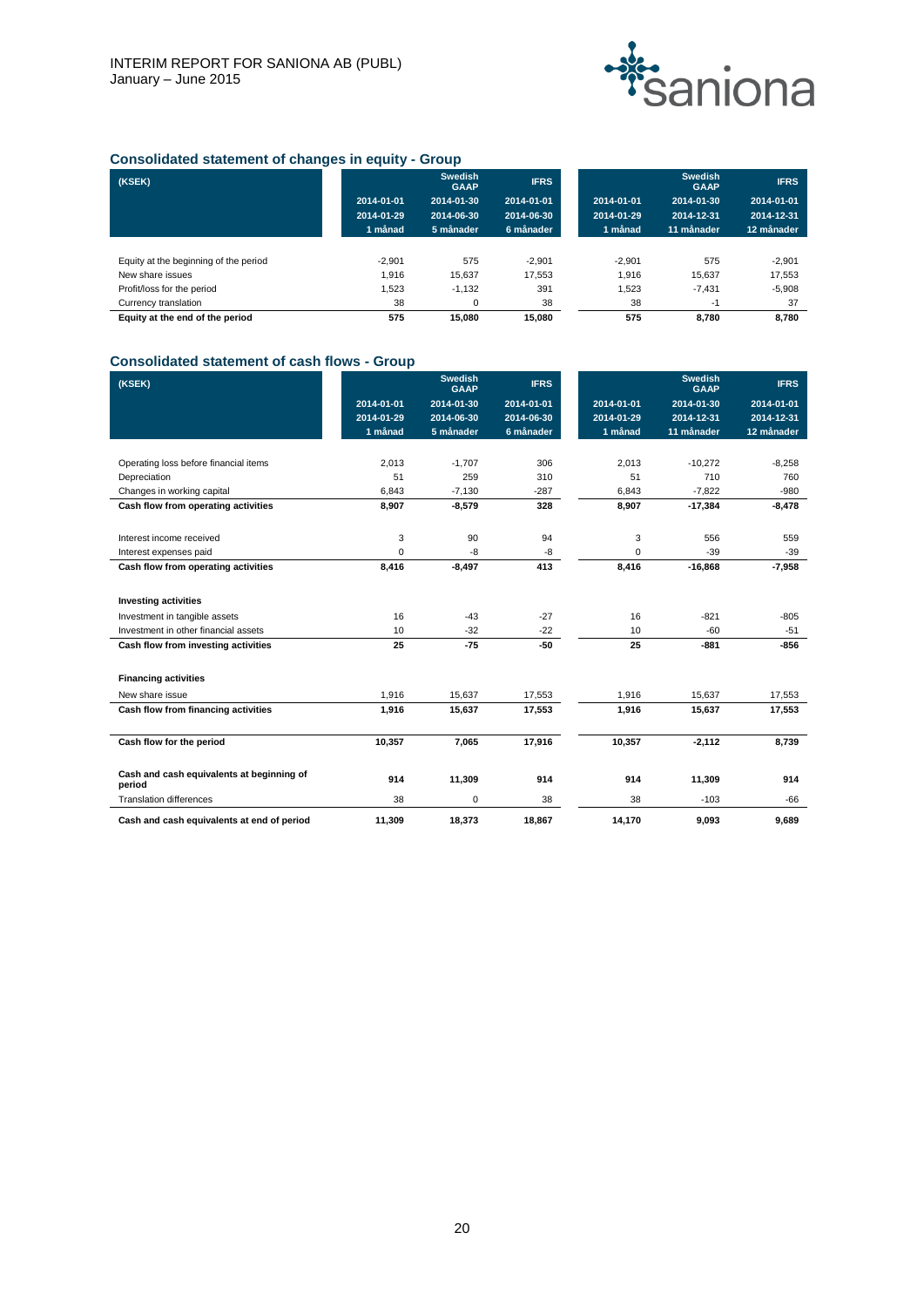

# **Business terms - glossary**

#### **Alzheimer's disease**

A chronic neurodegenerative disease that usually starts slowly and gets worse over time and accounts for 60% to 70% of cases of dementia. As the disease advances, symptoms can include problems with language, disorientation (including easily getting lost), mood swings, loss of motivation, not managing self-care, and behavioural issues. Gradually, body functions are lost, ultimately leading to death. The cause for most Alzheimer's cases is still mostly unknown except for 1% to 5% of cases where genetic differences have been identified. Several competing hypotheses exist trying to explain the cause of the disease.

# **AN363**

A small molecule which is designed to positively modulate (PAM) GABA α2 and GABA α3 ion channels, which are expressed in various central and peripheral neurons and are believed to be key mediator in the control of pain signalling and the control of anxiety.

# **AN346**

A small molecule program which is designed to block (antagonise) IK channels, which are expressed by immune cells and believed to be key mediator of inflammation in auto inflammatory diseases such as inflammatory bowel disease, multiple sclerosis and Alzheimer's' disease.

# **AN470**

A small molecule which is designed to negatively modulate (NAM) GABA α5 channels. GABA α5 channels are expressed in various CNS tissue and are believed to be a key mediator in the control of cognitive processes. AN470 is a novel candidate for treatment of cognitive and psychiatric disorders such as schizophrenia.

#### **AN788**

An unique dual (serotonin-dopamine) reuptake inhibitor which represents a novel clinical candidate for second line treatment of Major Depressive Disorder. AN788 has been administered to healthy volunteers in a single ascending dose study and in a PET study, demonstrating orderly pharmacokinetics and attaining levels of occupancy at serotonin and dopamine transporters that support its potential as a second line treatment for treating residual symptoms in MDD, such us fatigue, excessive sleepiness and lack of interest.

#### **AN761**

A small molecule which is designed to open (agonise) nicotinic α7 channels. Nicotinic α7 channels are expressed in various CNS tissue and are believed to be key mediators of cognitive processes. AN761 is a clinical candidate which may be a fast follower in a breakthrough drug class for treatment of cognition deficits in schizophrenia and Alzheimer's disease.

#### **Ataxia**

A neurological sign consisting of lack of voluntary coordination of muscle movements. Ataxia is a non-specific clinical manifestation implying dysfunction of the parts of the nervous system that coordinate movement, such as the cerebellum. Several possible causes exist for these patterns of neurological dysfunction and they can be mild and short term or be symptoms of sever chronic diseases such as Friedreich's ataxia, which is an autosomal recessive inherited disease that causes progressive damage to the nervous system which manifests in initial symptoms of poor coordination that progresses until a wheelchair is required for mobility.

#### **Cocaine addiction**

The compulsive craving for use of cocaine despite adverse consequences.

# **CNS**

Central Nervous System, a part of the nervous system consisting of the brain and spinal cord.

# **CTA**

Clinical Trial Application which a pharmaceutical company file to EMA in order to obtain permission to ship and test an experimental drug in Europe before a marketing application for the drug has been approved. The approved application is called an Investigational New Drug (IND) in the US.

#### **Major Depressive Disorders**

A mental disorder characterized by a pervasive and persistent low mood that is accompanied by low self-esteem and by a loss of interest or pleasure in normally enjoyable activities.

# **EMA**

European Medicines Agency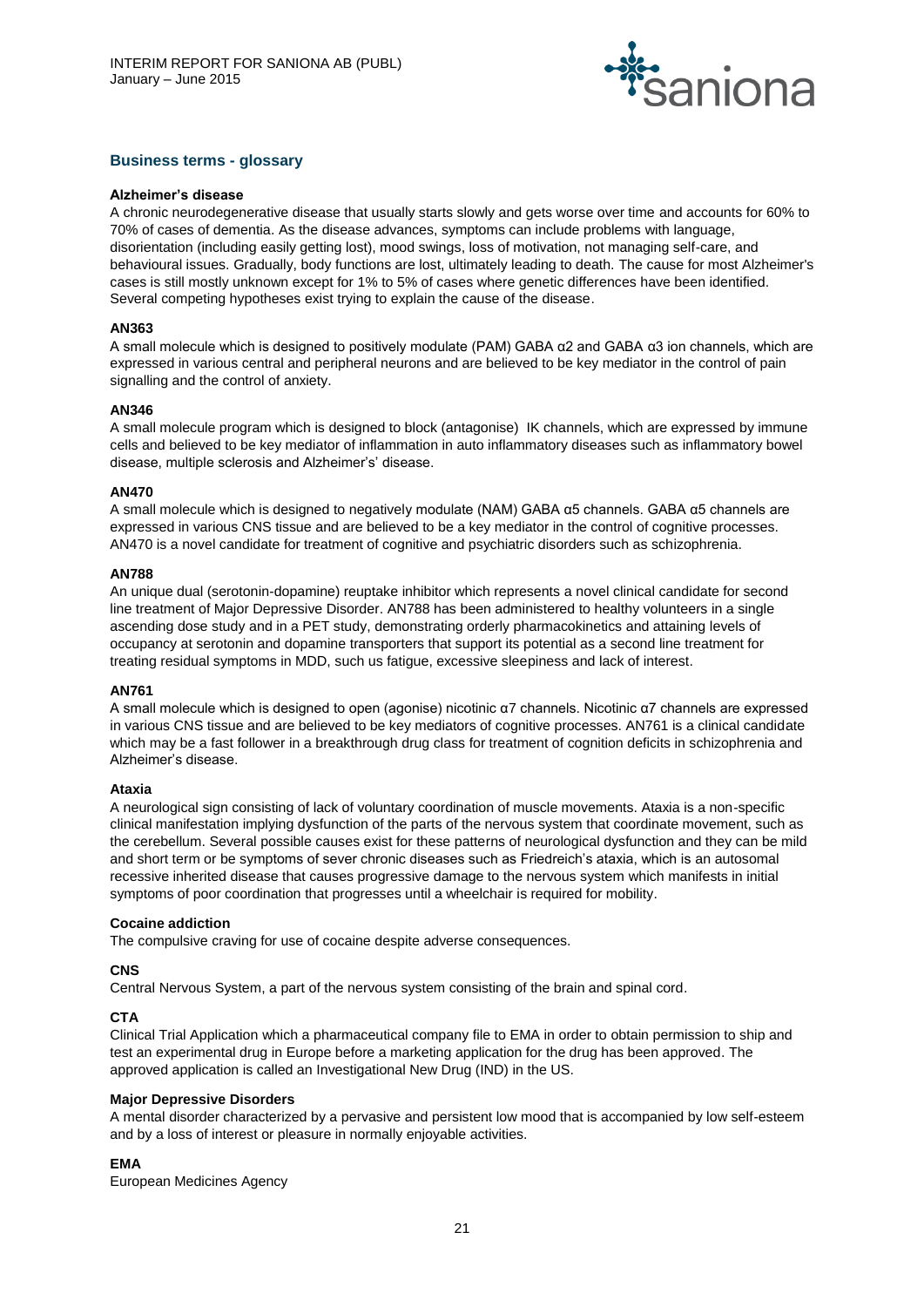

# **FDA**

US Food and Drug Administration

# **IND**

Investigational New Drug is a program by which a pharmaceutical company obtains permission to ship and test an experimental drug in the US before a marketing application for the drug has been approved. In Europe, the application is called a Clinical Trial Application (CTA).

# **Ion channel**

Channels or pores in cell membranes which is made up of unique protein classes. Ion channels controls muscles and nerves and are central to the function of the body by governing the passage of charged ions across cell membranes.

# **Ion channel modulators**

A drug which modulates the function of ion channels by blocking or opening ion channels or by decreasing or increasing throughput of ion channels. Agonists opens ion channels, Antagonists blocks ion channels, PAMs (Positive Allosteric Modulators) increase throughput whereas NAMs (Negative Allosteric Modulators) decrease throughput of ion channels.

# **Schizophrenia**

A mental disorder often characterized by abnormal social behaviour and failure to recognize what is real. Common symptoms include false beliefs, unclear or confused thinking, auditory hallucinations, reduced social engagement and emotional expression, and lack of motivation.

# **Tesofensine**

A triple monoamine reuptake inhibitor, which is positioned for obesity and type 2 diabetes, two of the major global health problems. Tesofensine has been evaluated in Phase 1 and Phase 2 human clinical studies with the aim of investigating treatment potential with regards to obesity, Alzheimer's disease and Parkinson's disease. Tesofensine demonstrated strong weight reducing effects in Phase 2 clinical studies in obese patients.

#### **Type 2 diabetes**

A metabolic disorder that is characterized by hyperglycemia (high blood sugar) in the context of insulin resistance and relative lack of insulin. This is in contrast to diabetes mellitus type 1, in which there is an absolute lack of insulin due to breakdown of islet cells in the pancreas. The classic symptoms are excess thirst, frequent urination, and constant hunger. Type 2 diabetes makes up about 90% of cases of diabetes, with the other 10% due primarily to diabetes mellitus type 1 and gestational diabetes. Obesity is thought to be the primary cause of type 2 diabetes in people who are genetically predisposed to the disease.

# **Multiple sclerosis**

A demyelinating disease in which the insulating covers of nerve cells in the brain and spinal cord are damaged by the immune system. This damage disrupts the ability of parts of the nervous system to communicate, resulting in a wide range of signs and symptoms including physical, mental, and sometimes psychiatric problems.

# **Neuropathic pain**

Pain caused by damage or disease affecting the somatosensory nervous system. Central neuropathic pain is found in spinal cord injury, multiple sclerosis, and some strokes. Aside from diabetes (diabetic neuropathy) and other metabolic conditions, the common causes of painful peripheral neuropathies are herpes zoster infection, HIV-related neuropathies, nutritional deficiencies, toxins, remote manifestations of malignancies, immune mediated disorders and physical trauma to a nerve trunk. Neuropathic pain is also common in cancer as a direct result of cancer on peripheral nerves (e.g., compression by a tumor), or as a side effect of chemotherapy, radiation injury or surgery. Neuropathic pains is often chronic and very difficult to manage with some 40-60% of people achieving only partial relief.

# **NS2359**

A triple monoamine reuptake inhibitor, which blocks the reuptake of dopamine, norepinephrine, and serotonin in a similar manner to cocaine. However, NS2359 dissociates slowly from these transporters and has a long human half-life (up to 10 days) which makes frequent dosing unnecessary. NS2359's pharmacological profile means that it may be able to reduce cocaine withdrawal symptoms, reduce cocaine craving and reduce cocaine-induced euphoria. In preclinical trials, NS2359 has been shown to reduce the reinforcing effects of cocaine and may have effects on cue induced drug craving. Furthermore, human trials with NS2359 have shown that NS2359 has little or no abuse potential and does not have adverse interactions with cocaine. Thus, NS2359 is a promising clinical candidate for the treatment of cocaine dependence.